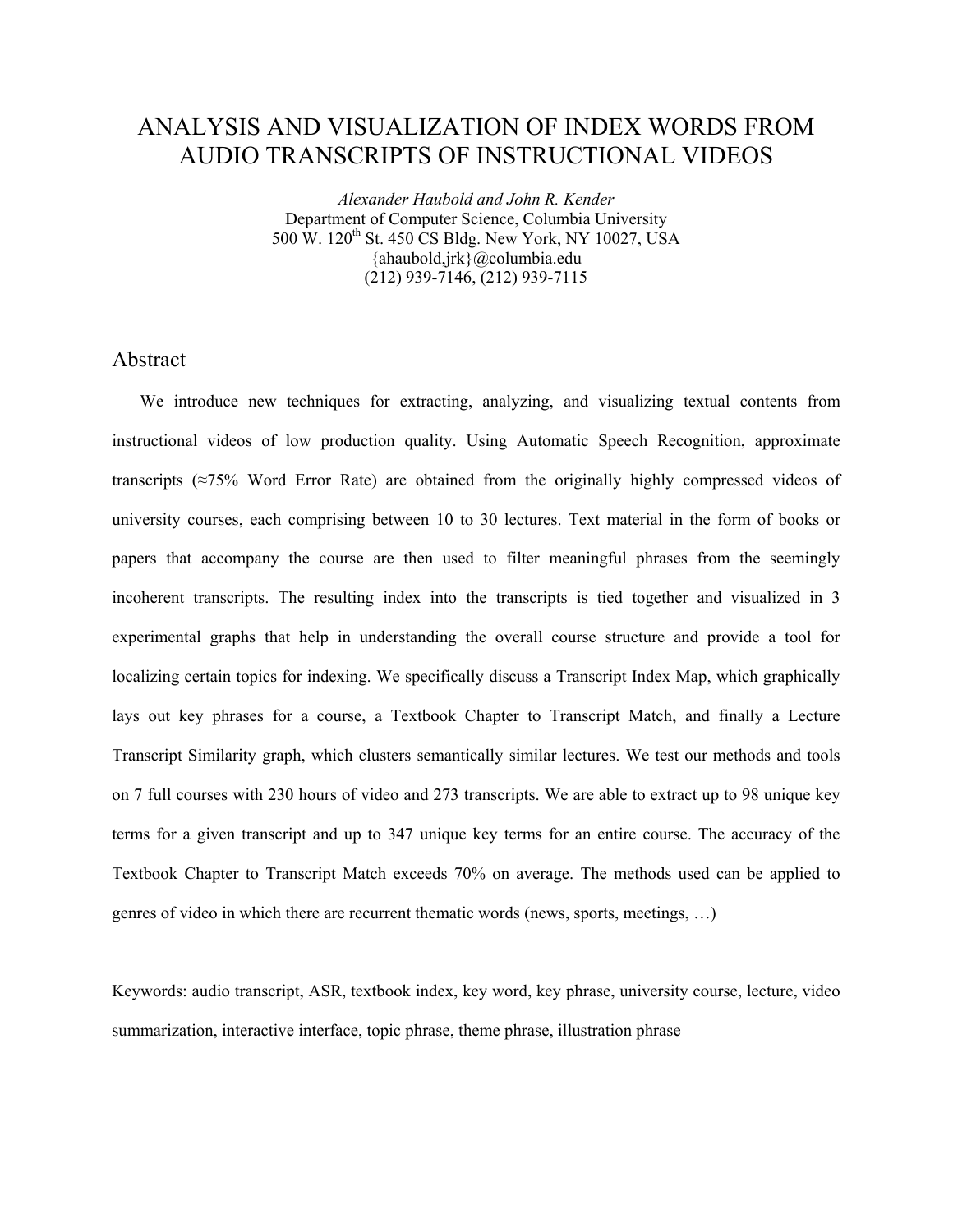### 1 Introduction

Summarization and indexing of instructional video is becoming increasingly important with the growing use of recorded audiovisual material in university courses. While some research has focused on lecture browsers using highly controlled visual and textual cues, little attention has been given to analysis of audio transcripts and their structural significance. Presentation slides in the Cornell Lecture Browser [1] are effectively used to build a Table of Contents for a lecture, while Jabberwocky [2] uses them in conjunction with an Automatic Speech Recognizer (ASR) to automatically change slides during a lecture. Other systems, such as the Lecture Explorer [3] and Lecture-on-demand [4] use transcripts for interactive text search queries. Common to all of these systems is their focus on individual lectures.

The analysis of audio data has been investigated with respect to lectures in several instances. The Liberated Learning Project [5] intends to use ASR technology to augment an on-going lecture in real time and provide text transcripts off-line. Some video browsers [6] have already incorporated transcribed data using known techniques, such as TF-IDF. Speech indexing, retrieval, and visualization has enjoyed much attention in domains outside instructional videos, for example SCAN [7] for broadcast news stories.

The goal of this work is to extend a lecture browser's ability to include cross-lecture indexing and referencing, in particular within a full university course with 10 to 30 lectures. We take advantage of the relative ease of comparing textual information across lectures, a characteristic that is more difficult when considering visual data [8]. We first present the methods used in capturing transcripts and discuss the common difficulties encountered in the process. Next, we provide details of the analysis stage and tie in the results with several experimental interactive visualization schemes. We conclude with some future directions, including the incorporation of visual media.

### 2 Data Acquisition

#### 2.1 Transcript Generation

For our purposes, we are using course videos from the Columbia Video Network and the commercial Automatic Speech Recognizer IBM ViaVoice to extract transcripts. So far, we have analyzed 7 courses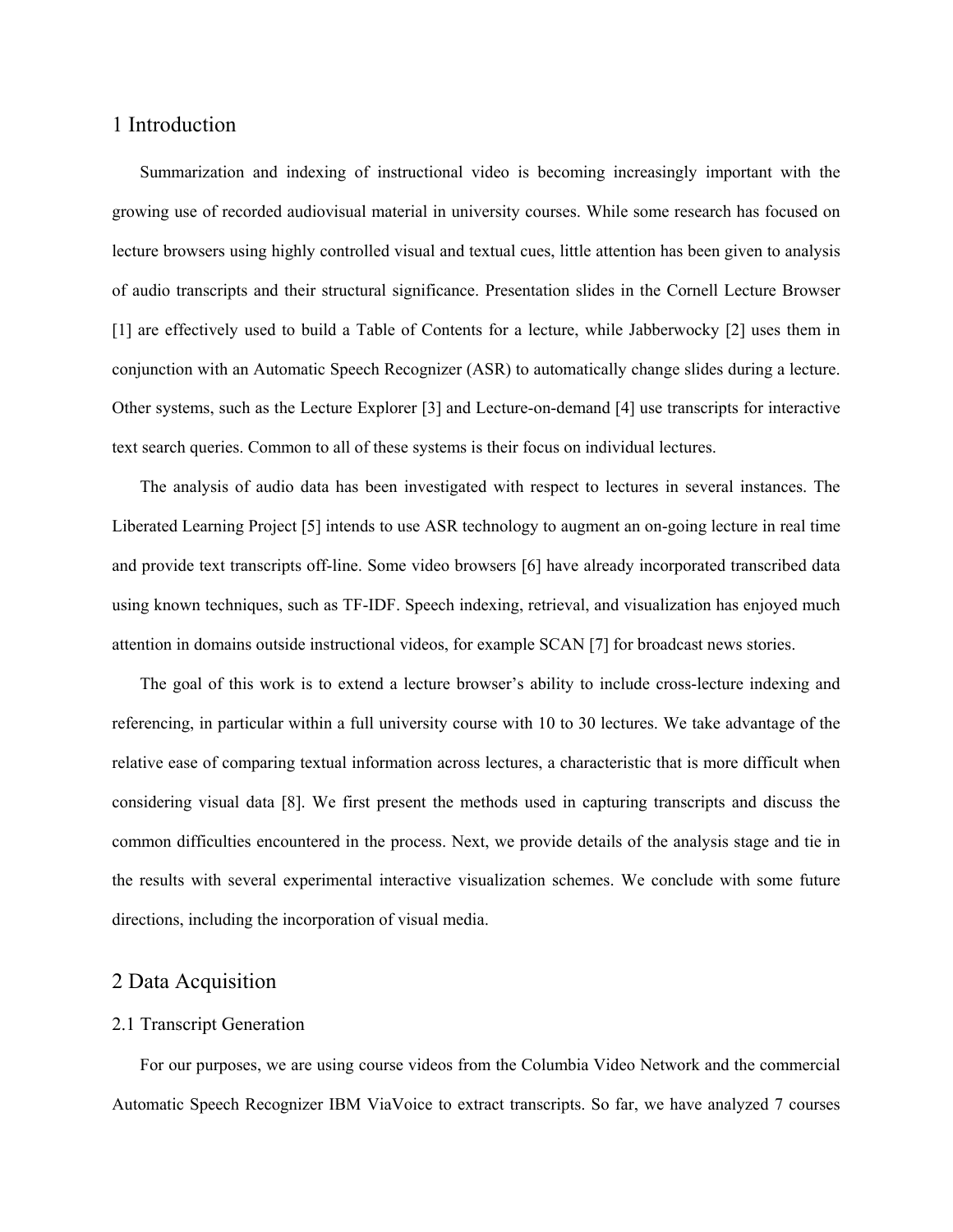from and related to Computer Science with altogether 183 lectures (230 hours of video); 4 out of these have been analyzed with different instructors' voice trainings for an additional 90 transcripts. Most transcripts contain between 5,000 and 14,000 words with minimal punctuation marks. Depending on the course structure, a semester of videos comprises between 10 and 30 lectures, where each lecture tends to be 70 or 120 minutes long. Video and audio are highly compressed from the originally videotaped classroom environment to fit between 50 Mb and 110 Mb for effective distribution to distance-learning students; this results in uncomfortably poor reproductive quality.

While the lectures are recorded in a controlled environment with several video cameras and a clip-on wireless microphone worn by the instructor, the levels of technological sophistication and invasiveness on teaching style are rather low. This results in a range of audiovisual quality attributes observed in the compressed videos. The microphone, for example, records not only the instructor's voice, but also sounds from writing on the board as well as some ambient noise. The audio quality is furthermore impacted by the instructor's volume level and the position of the microphone with respect to the speaker's mouth. In summary, while the audio track is just passably good enough for human understanding, it proves to be more problematic to an automatic speech recognizer. When applying IBM ViaVoice to the extracted audio track, the Word Error Rate is at approximately 75%. We have computed this value by manually transcribing 2 lectures from different instructors and using them as references.

#### 2.2 Issues of Transcription Accuracy

Glancing over an ASR transcript at first reveals a potpourri of dictionary words, yet a closer comparison to a manual transcript does confirm valid matches of a few  $(\approx 25\%)$  distinct phrases. The term "phrase" is used to describe any number of words  $(\geq 1)$  that appear in a semantically meaningful fashion. Table 1 exhibits a section from a typical transcription. Besides a modest portion of correctly recognized words, there exist a large number of unique, yet incorrectly identified words (Nafta, assassinations, ...). Using known methods of keyword extraction does not establish the desired separation between correctly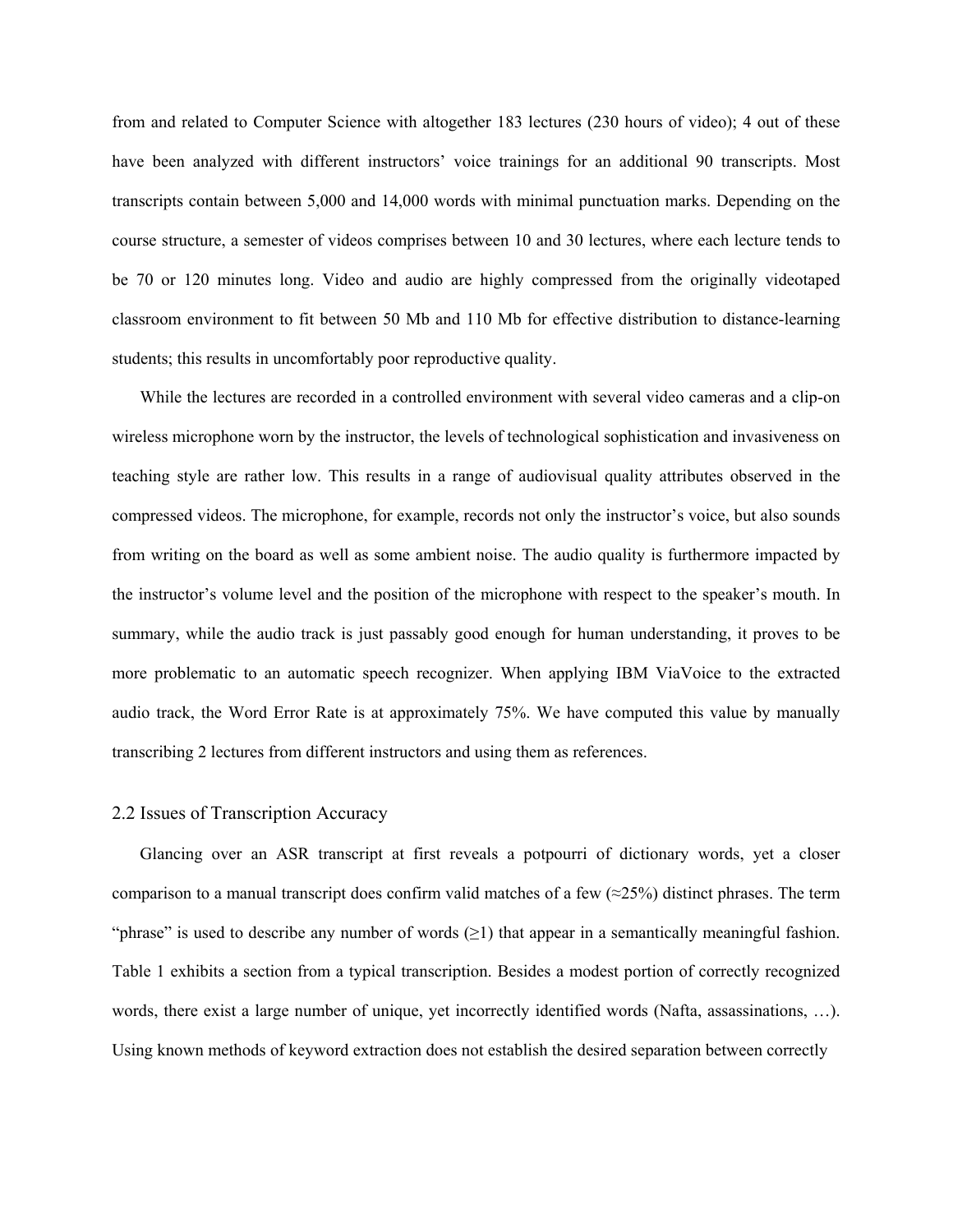| Manual Transcript (129 words)                               | Automatic Transcript (103 words)                      |
|-------------------------------------------------------------|-------------------------------------------------------|
| <b>deal with</b> with the data structure like this actually | deal with live this <i>church</i> is that CD in       |
| you deal with it with with with heaps also so you have      | do it with wit of the need all sell <i>Nafta</i> this |
| some data structure right where where items have            | structure that will write and <i>assassinations</i>   |
| names and the question's how do you how do you get          | and the question is how you have to get at            |
| how do you get to the items we've actually you you          | it the added that slate on ye shall ask the           |
| should have asked this question already this semester       | question <i>redhead</i> this vast array of Aum        |
| right uhm so and there this data structure doesn't          | sell and it is its structure doesn't provide          |
| provide a way to find something right like a BINARY         | a way to find something like a BINARY                 |
| TREE provides if i'm looking for 27 in a binary tree        | <b>TREE provides a way of looking for 27</b>          |
| you know just given the POINTER to the root of the          | and by treat it is given a POINTER to the             |
| tree I have a way to find it right and if you have an array | router the <i>treehouse</i> where it ought and        |
| given you know the name of the array you have some          | emulate even though the name Ray Hunt's               |
| way to find $\dots$                                         | <i>family</i> finds                                   |

Table 1: Comparison between manual and automatic transcripts for the course "Analysis of Algorithms". The Word Error Rate is 71%. Matches are highlighted in **bold**. Unique, yet incorrect words are marked with *italics*. Words finally used in the indexing tool are CAPITALIZED.

and incorrectly recognized text. We will later show how undesirable words can be filtered out by using an external corpus of expected index phrases.

Other words unknown to the ASR dictionary may be confused with contextually wrong counterparts, e.g. a "lexer" from "lexical analysis" becomes a "laxer". Omission of such words may prove problematic in the already limited collection of accurate text, especially if the phrase is a key term. Additional training and dictionary customization may solve this problem.

Training the software with the instructor's original voice instead of applying some other person's voice for transcribing a lecture resulted in marginal improvements of only 3% for Word Error Rate. At the same time, the raw number of identified index phrases and their occurrence remained approximately the same at  $\leq \pm 1\%$  (see Table 6). However, the qualitative difference between using matched and unmatched voices was more significant. The difference in uniquely identified index phrases from the same lecture was as much as 20%. The benefits of this substantial difference will be discussed later.

While the resulting overall recognition accuracy still remains rather low at 25-30%, we can attribute most of the loss to the poor quality of the recordings. When the 5 instructors who provided training data used the microphone with a Digital Signal Processing unit at a computer, the Speech Recognizer captured most of the spoken words. These results compare to those from the Liberated Learning Project [5]: With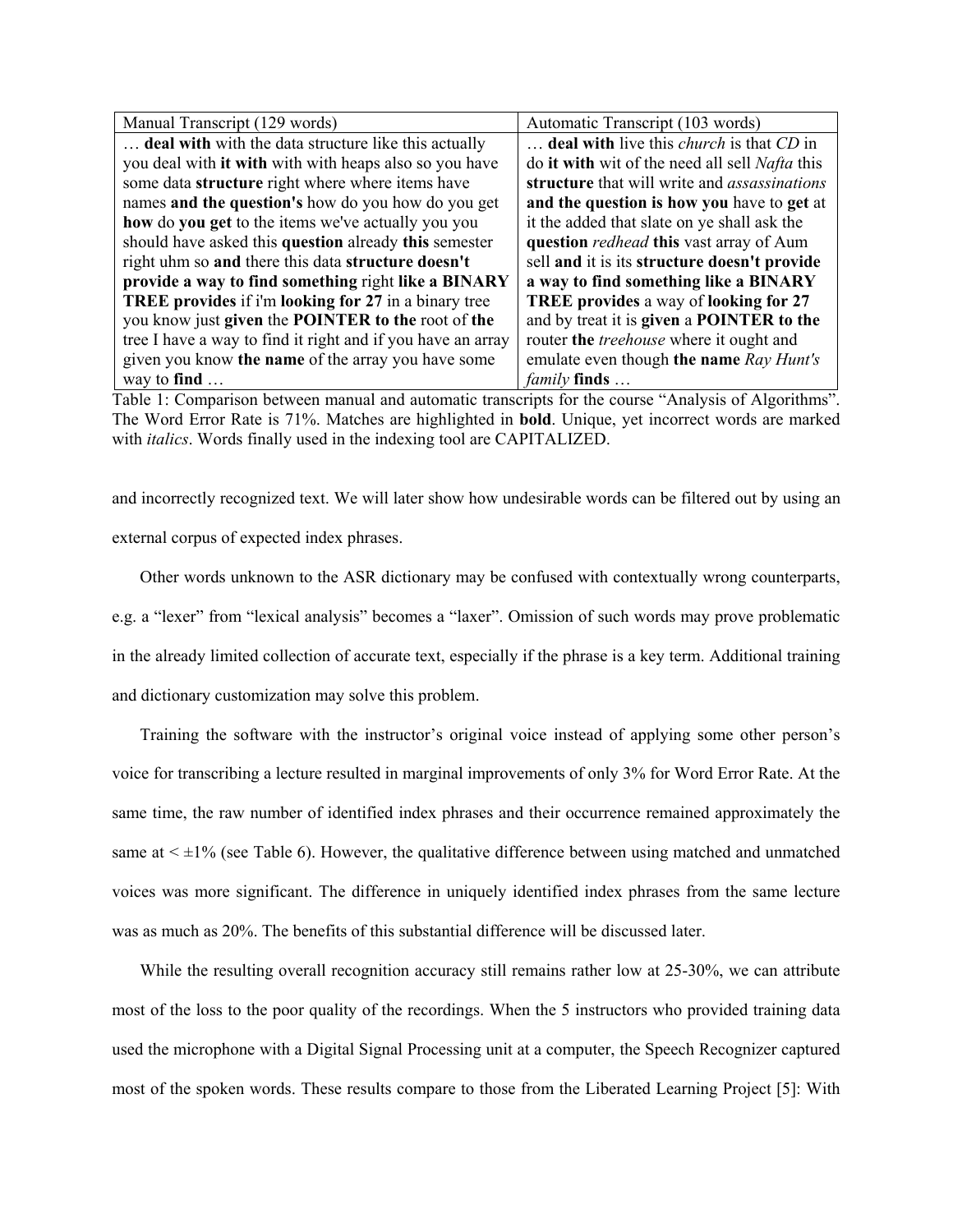intensive voice training and using special microphones and hardware, the transcription accuracy was 80%. How analysis of casual speech and the creation of custom dictionaries from external sources can lead to improvements in speech recognition of lecture material has been investigated in more detail in [9].

Characteristic of lecture speech is its lack of grammatically accurate sentence structure. This includes repetitions (e.g. "how do you how do you get how do you get"), missing sentence completions (e.g. "…get to the items we've <END?> Actually you should have asked this question …"), corrections (e.g. " … so and there This data structure doesn't …"), and filled pauses (uhm, okay, etc.). While this lack of structure in speech does not map to the careful preparation of a material in a textbook, we are still able to use the external corpus of index terms to filter out a small portion of key terms from the transcripts. We will also show how an approximate correspondence can be made between lecture transcripts and chapters from the textbook using word pairs.

## 3 Analysis

### 3.1 Definition of the Target Corpus

For the purpose of indexing, summarization, and cross-referencing, meaningful text needs to be extracted from the transcripts. Ideally, such contents would include "theme" and "topic phrases" that describe the topics covered in a given lecture. We will term them "content phrases". The term "theme phrase" is loosely defined as a phrase shared among several transcripts, i.e. a phrase that appears in at least ¼ of all transcripts, e.g. "data structure". A "topic phrase" denotes the opposite, i.e. a phrase shared in less than  $\frac{1}{4}$  of all transcripts, e.g. "binary tree". The value of  $\frac{1}{4}$  has been experimentally derived from the occurrence patterns displayed in Figure 1. Most index phrases are not repeated in more than  $\frac{1}{4}$  of all transcripts, which makes them good candidates for uniquely descriptive phrases. For example, we could expect the lectures of a course in Computer Science Introduction to Data Structures to have common occurrences of the theme phrases "record", "memory", "insertion", and relatively unique occurrences of the topic phrases "push", "hashtable", "percolate". Theme phrases tend to provide a general tenor for the contents of an entire course or a portion thereof, similar to an abstract of a paper or a back cover summary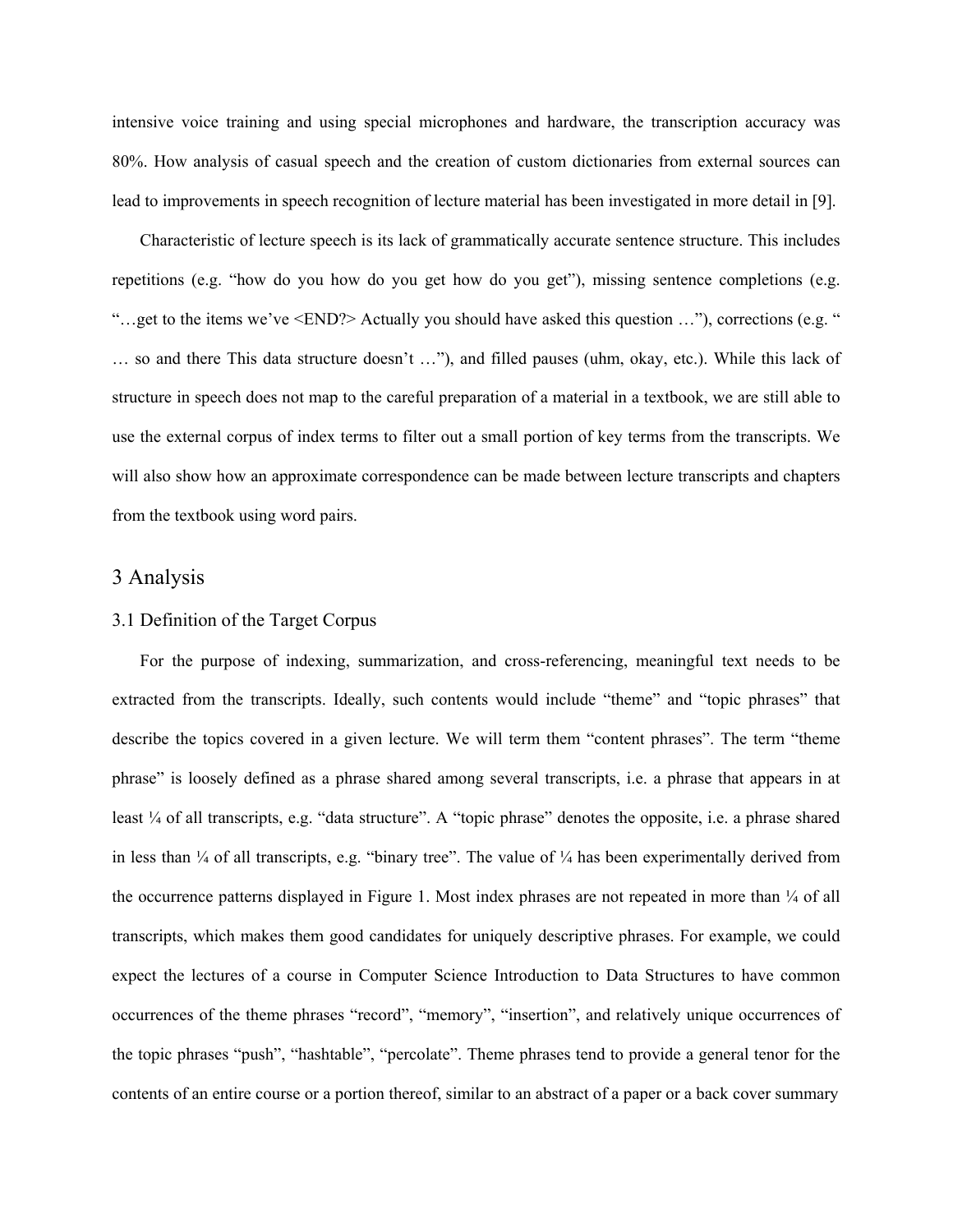

(E) Average of 11 Courses, 273 Transcripts; normalized

(F) Average of 6 Textbooks, normalized

Figure 1: Index Phrase Dispersion. The y-axes of all graphs denote number of index phrases. The x-axes for (A) through (E) denote number of transcripts, and for (F) number of chapters or sub-chapters. Most index phrases are not repeated in more than  $\frac{1}{4}$  of all transcripts.

of a book. Topic phrases single out specific topics for one or more lectures, as we would expect from a Table of Contents and chapters of a textbook.

A second category of useful terms comprises unique "illustration phrases" used in examples and exercises during class lecture. A topic on scheduling algorithms may, for example, be illustrated by the pipeline in a "car factory", and topics in probability and counting tend to be demonstrated with "red", "green" and "blue marbles". Including these words in a transcript summary and using them to build an index would be highly desirable. Extracting such terms is complicated by three observations. Firstly, illustration phrases tend not to be readily available in a standard external index, which would allow us to efficiently find them. Secondly, the low-accuracy transcripts contain a relatively large amount of wrongly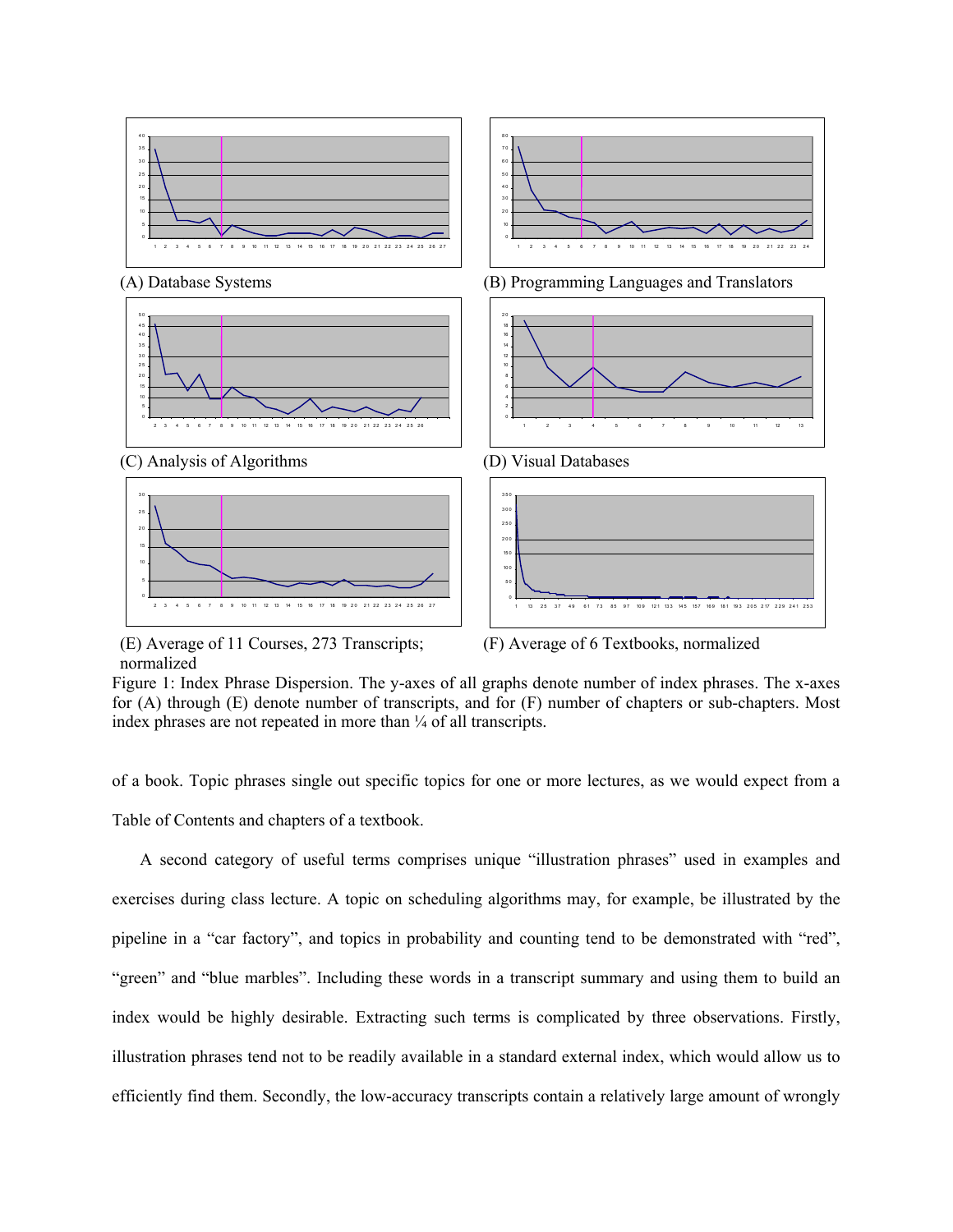recognized unique words, which cannot easily be distinguished from correctly recognized illustration phrases. Lastly, conversational speech in a classroom environment will necessarily include a fair amount of topic-unrelated anecdotal chat between the instructor, the class, and possibly other parties. The difference between meaningful and meaningless contents cannot be easily discerned without additional cues. We have experimentally applied TF-IDF without significantly successful results; the method captured mostly incorrect terms, as they outweighed the number of correct ones. A possible solution is to ask the instructor to manually add expected illustration phrases to the standard index used for finding content phrases. In our experiments we have added the illustration phrase "make change" to the index of an "Analysis of Algorithms" course, because it was used for specific examples in dynamic programming. Adding the phrases "java" and "gcc" to the index of a Compiler book proved very effective for the final index phrase visualization as well.

#### 3.2 Filtering Index Phrases

In order to filter out the larger portion of meaningless text from the ASR transcripts, we obtain a corpus of expected phrases and use it as a dictionary of allowable terms. For the purpose of finding an appropriate corpus for lecture transcripts, we employ the course textbook's index. Since an index generally serves itself as a filter of key phrases for a book, we hypothesize that it can be extended to do the same for lecture transcripts. A large number of phrases found in the index of a textbook are specific enough to fit the curriculum of a course without becoming too generic to fit a lecture in any domain.

The raw index first undergoes some rudimentary word transformations, which will allow for more successful matching to transcripts later on. These transformations are the result of several observations about commonalities between Automatic Speech Recognition, lecture-style speech, and textbook indices. Considerations are made with respect to length of recognized phrases, use of stop words, and grammatical structure. An example of a transformed index is shown in Table 2.

Given the low-accuracy speech recognition of lectures as well as the casual style of speech, the likelihood of capturing a meaningful phrase decreases dramatically with increasing number of words in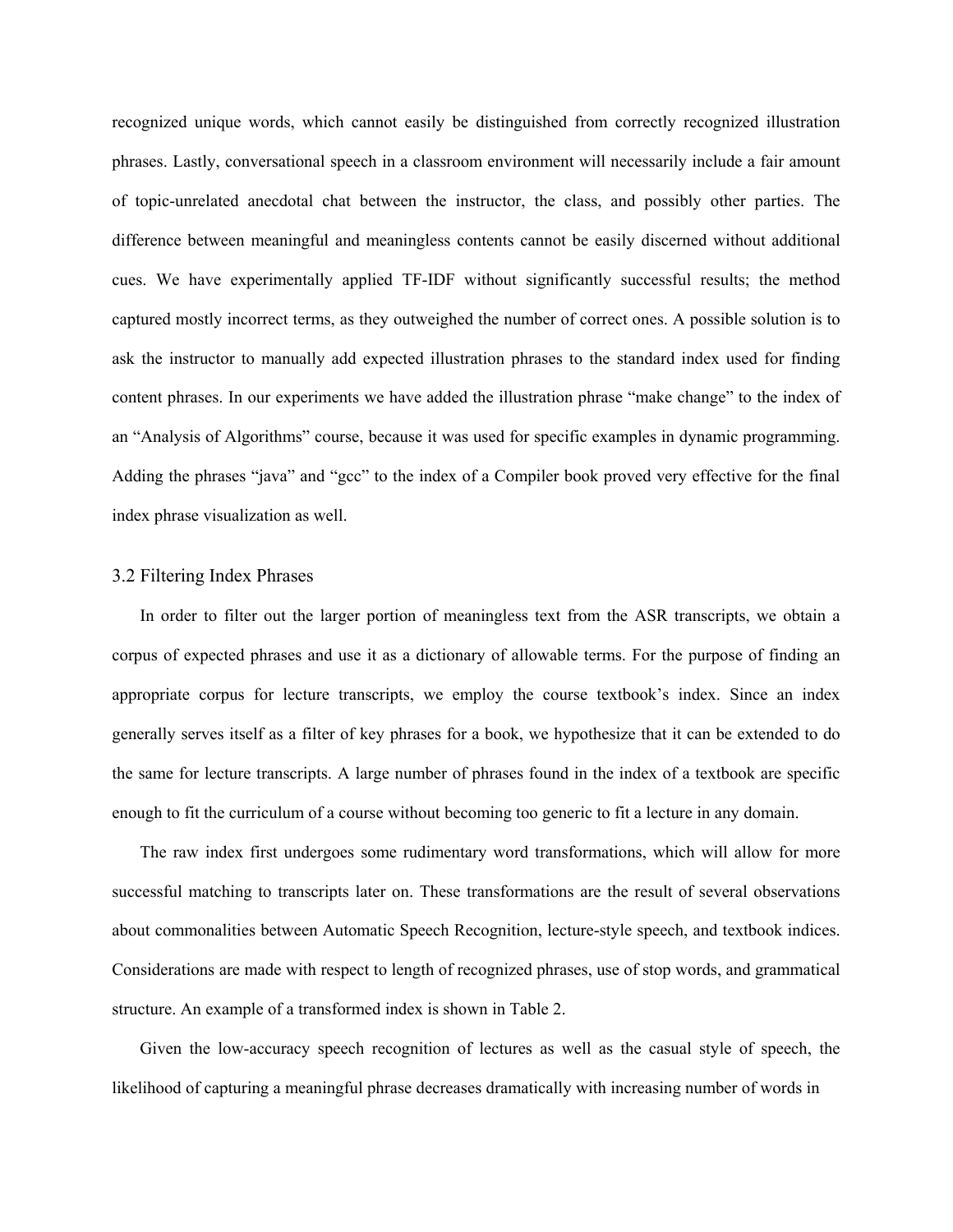| amortize analysis  | data structure     | random number generator |
|--------------------|--------------------|-------------------------|
| account method     | aa tree            | sort                    |
| aggregate analysis | augmentation       | linear time             |
| bob                | avl tree           | matrix                  |
| bottom of a stack  | binary search tree | problem                 |

Table 2: Selected index phrases from textbook "Introduction to Algorithms" (Cormen, Leiserson, Rivest, and Stein). Phrases have been stemmed and some stop words have been removed.

| Words in | <b>Matched Voice</b> |        | <b>Unmatched Voice</b> |        | Matched & Unmatched           |        |  |
|----------|----------------------|--------|------------------------|--------|-------------------------------|--------|--|
| Phrase   | (4 Courses,          |        | (4 Courses,            |        | Voices                        |        |  |
|          | 90 transcripts)      |        | 90 transcripts)        |        | (11 Courses, 273 transcripts) |        |  |
|          | 23741                | 98.15% | 23362                  | 98.04% | 59597                         | 97.88% |  |
|          | 417                  | 1.72%  | 432                    | 1.81%  | 1208                          | 1.98%  |  |
|          | 30                   | 0.12%  | 35                     | 0.15%  | 78                            | 0.13%  |  |
| 4        |                      | $0\%$  |                        | 0%     |                               | 0.003% |  |

Table 3: Frequency of Index Phrases with different lengths. Using a matched voice tends to result in slightly more identified index phrases. Unmatched voices, on the other hand, contribute marginally more phrases containing more than 1 word.

the phrase (see Table 3). The structure of phrases in a textbook's index tends to reflect this observation: Most index phrases are 1 and 2 words long when disregarding stop words. However, not all lines in an index are self-contained entries. Indentations are commonly used in an index to hierarchically mark subexpressions which are intended to be concatenated with the parent expression (e.g. Table 2: "amortized analysis" and "accounting method of" become "accounting method of amortized analysis"). Because of the comparatively low probability of finding the 4-word long index phrase instead of two separate 2-word index phrases, the hierarchical index structure is simply discarded. For the purpose of transforming the index into a dictionary for a set of transcripts, every line of the index becomes one phrase.

The reduction of the index to smaller phrases is also performed with respect to stop words in front and after content words, e.g. "accounting method of" becomes "accounting method", but "call by value" remains the same. Lastly, a Porter stemmer [10, p. 534] is applied to all words. While a full stemmer truncates many words to their absolute and sometimes unintelligible stems, we apply a partial stemmer that only converts plural nouns to singular nouns, and conjugated verbs to their un-conjugated counterparts. Through experimentation, we have observed that a partial stemmer is in fact more effective for this domain of text analysis.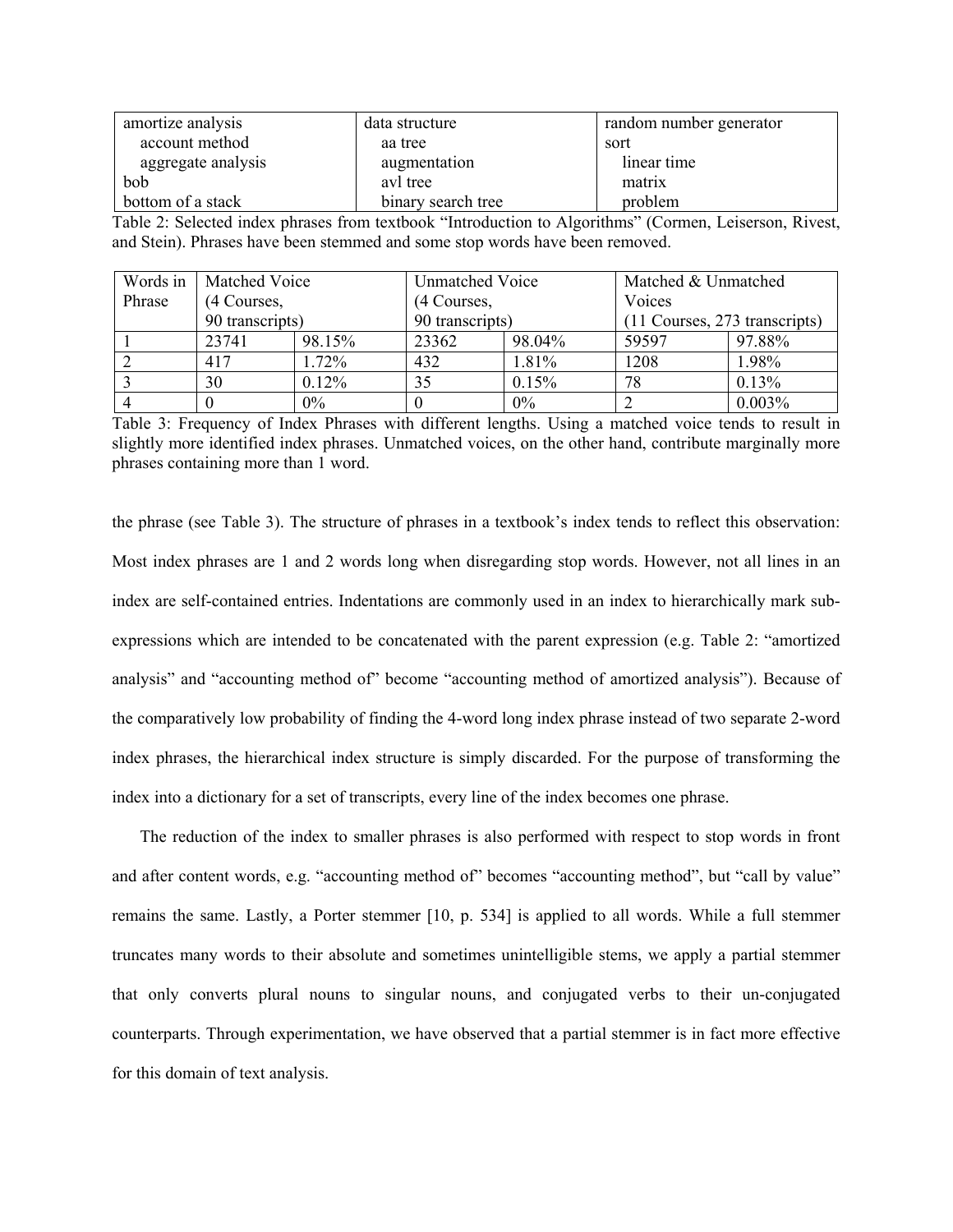#### 3.3 Filtering Word Pairs

As an alternative to finding index phrases in transcripts, we have explored using word pairs. The rationale behind word pairs is to address the relatively incoherent and fragmented order in which contents occurs within a transcript. Since these fragments are padded with stop words and in many cases with repetitions of stop words, we have defined a word pair as two unordered words appearing anywhere within some fixed distance of another. We have empirically determined this distance to be approximately 10 words for the type of transcripts that we are investigating.

The large number of word pairs (at most ten times the number of words in transcript) that is obtained from this analysis is reduced to a smaller set by filtering each word pair by using the textbook index. Only word pairs where both words appear somewhere in the index are relevant. The resulting list of word pairs is on average one order of magnitude larger than the list of index phrases obtained in (3.2). From the example in Table 4 it is apparent that most word pairs have no coherent semantic meaning, yet some of them do provide some context for the transcript's contents. While they are not useful for visual indexing of transcripts, we find that a correlation can be constructed between their structure and that of a textbook's chapter. One of the user interfaces presented later in this paper discusses how a transcript can be best matched to a chapter in the textbook using word pairs.

Besides using mere occurrence counts of word pairs, we have also employed the  $G<sup>2</sup>$  log-likelihood statistic to discover significant collocations [11]. As shown in Table 5, the results obtained by using this method are by far more meaningful than word pairs alone. Terms that have not already been filtered by index phrases are added to the final visual index. While the log-likelihood statistic is semantically stronger than simple counting, the latter does perform marginally better in establishing correlations between textbook chapters and transcripts, as discussed later.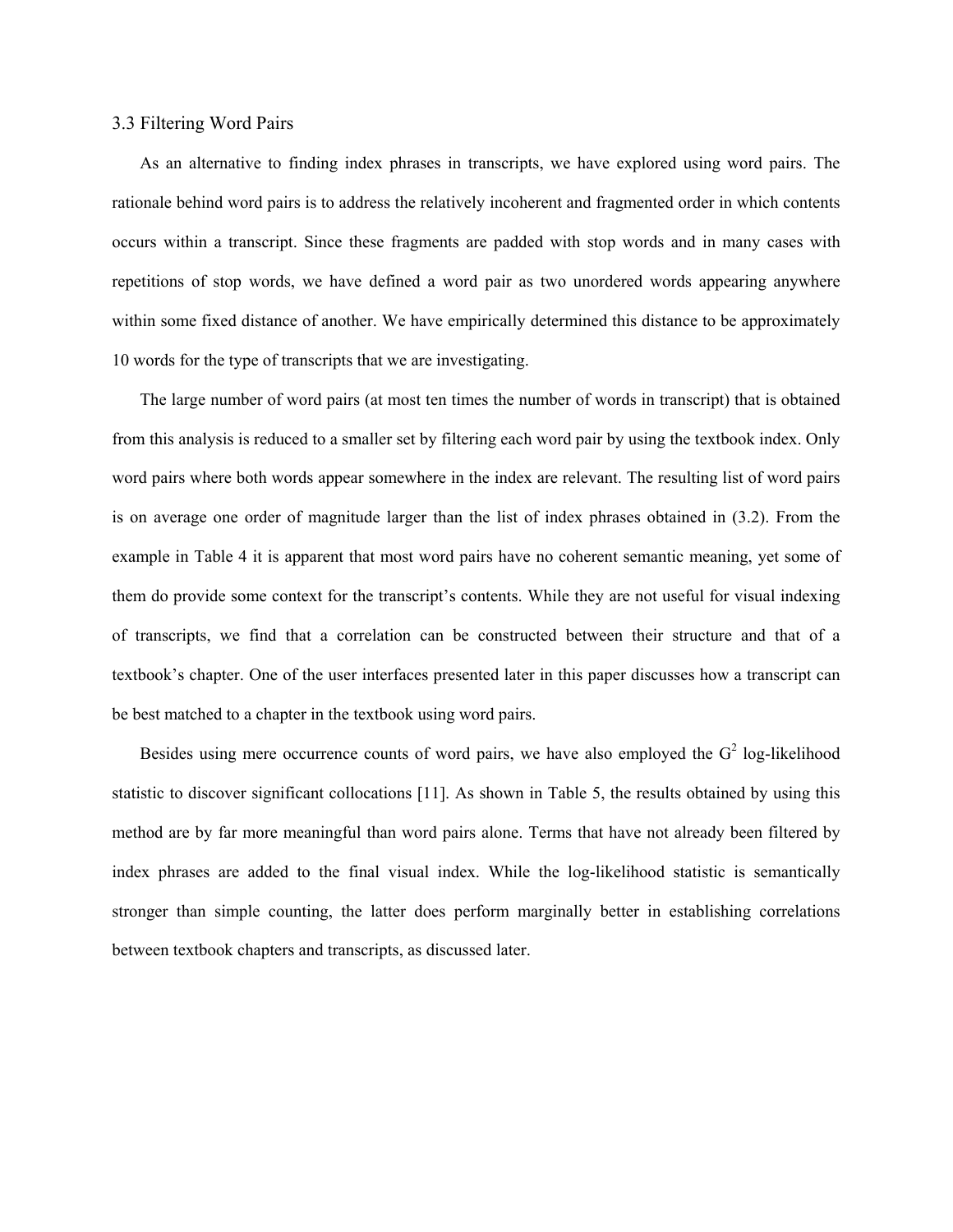| multiple instruction | million low         | call structural  | clock instruction |
|----------------------|---------------------|------------------|-------------------|
| multiple operation   | million improvement | call hazard      | clock operation   |
| multiple very        | million performance | call instruction | clock cpi         |
| multiple word        | million time        | call compaction  | clock per         |
| multiple processor   | million change      | call step        | clock optimize    |

Table 4: Identified word pairs from a "Computer Architecture" course. Some word pairs do not have any semantic meaning, e.g. "multiple very", yet others are easily recognizable, e.g. "clock cpi".

| register file | operand read         | register result   | number cycle        |
|---------------|----------------------|-------------------|---------------------|
| clock cycle   | register cycle       | order issue       | very simple         |
| up speed      | structure data       | cycle instruction | cycle read          |
| set block     | register instruction | history local     | little bit          |
| number block  | size block           | instruction issue | station reservation |

Table 5: Word pairs in decreasing order of log-likelihood. Almost all of these word pairs have an immediately recognizable semantic significance.

#### 3.4 Results for Filtering Index Phrases

In performing our analysis on 273 transcripts, we have been able to identify a reasonable number of index terms in the ASR transcripts (see Table 6 for details). On average, between 30 and 414 index phrases were found for a given transcript, while between 8 and 98 of them were unique occurrences within that transcript. Between 20% and 30% of the index phrases for a transcript had a comparatively significant occurrence between 5 and 50, while between 35% and 50% of them occurred only once. Finally, the number of unique index phrases across an entire course of 10 to 30 lectures was computed to be between 40 and 347 for textbook indices that contained between 253 and 4701 unique index phrases.

While the absolute results with respect to number of index phrases per transcript and unique phrases per course are roughly the same from using two different voice trainings, the qualitative difference is more significant. Table 7 summarizes the improvements for 4 courses; the average number of unique index words per lecture increased up to 18%, while the number of unique words per course saw an increase of up to 10%. The intersection from trained and untrained index phrases turns out to include mostly rare terms that have no useful value in indexing. However, the union of the two eventually is a better set of index phrases to work with.

The low match rate between transcripts and a textbook index of 5% to 11% can be attributed to a number of external factors that cannot be remedied even with perfect transcriptions. Firstly, university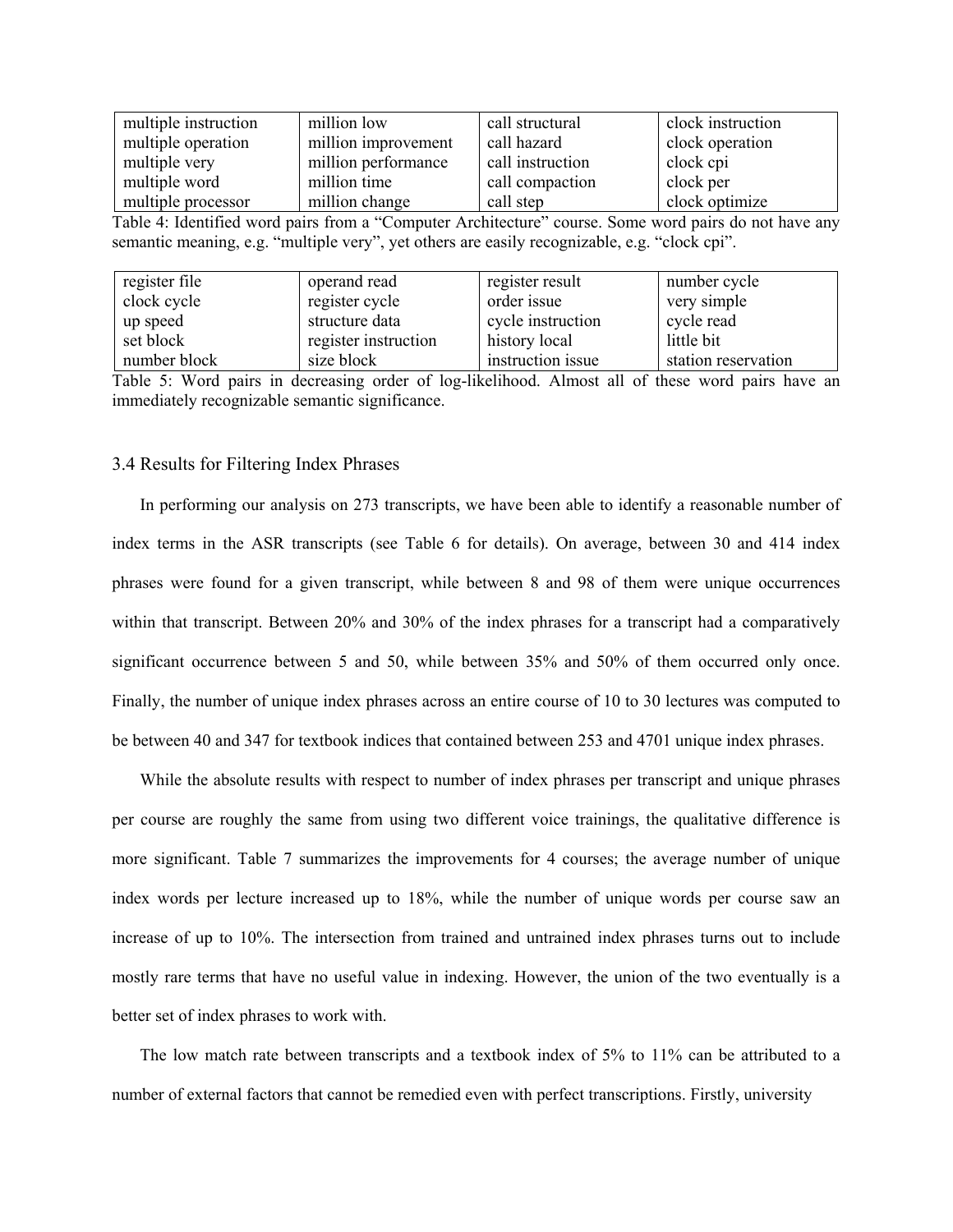|                  | Course             | Avg # Words in  | Avg # Identified         | $Avg \# Unique$   | Total # Unique    |
|------------------|--------------------|-----------------|--------------------------|-------------------|-------------------|
|                  |                    | Transcripts per | <b>Index Phrases per</b> | Index Phrases per | Index Phrases per |
|                  |                    | Lecture         | Lecture                  | Lecture           | Course            |
|                  | Databases          | 6121            | 100                      | 33                | 127               |
| Matched<br>Voice | Prog. Lang.        | 7446            | 249                      | 60                | 202               |
|                  | oice<br>Algo. $03$ | 7354            | 414                      | 98                | 347               |
|                  | Vis. DB            | 13856           | 363                      | 50                | 105               |
|                  | Databases          | 6182            | 98                       | 33                | 130               |
|                  | Prog. Lang.        | 7533            | 258                      | 61                | 209               |
|                  | Algo. $03$         | 8061            | 390                      | 98                | 336               |
|                  | Vis. DB            | 14013           | 373                      | 50                | 102               |
|                  | Algo. $00$         | 8038            | 280                      | 70                | 241               |
| Unmatched Voice  | Prob. Stat.        | 5927            | 30                       | 8                 | 40                |
|                  | Comp. Arch.        | 7956            | 159                      | 50                | 222               |

Table 6: Statistics for Index Phrase detection averaged over all lectures in a course.

| Course      | Avg #       | % Increase | Avg #       | % Increase | Total #     | $%$ Increase |
|-------------|-------------|------------|-------------|------------|-------------|--------------|
|             | Identified  | over using | Unique      | over using | Unique      | over using   |
|             | Index       | only       | Index       | only       | Index       | only         |
|             | Phrases per | Matched    | Phrases per | Matched    | Phrases per | Matched      |
|             | Lecture     | voice      | Lecture     | voice      | Course      | voice        |
| Databases   | 109         | 9%         | 39          | 18%        | 136         | 7%           |
| Prog. Lang. | 260         | 4%         | 69          | 15%        | 222         | 10%          |
| Algo. $03$  | 436         | $5\%$      | 116         | 18%        | 361         | 4%           |
| Vis. DB     | 368         | $1\%$      | 53          | 6%         | 106         | $1\%$        |

Table 7: Statistics for Index Phrase detection using the combination of results from Matched and Unmatched Voice trainings.

courses do not cover all of the material in accompanying textbooks. Specifically, the courses we have surveyed here cover no more than 50% of the reading material. Secondly, indices contain not only content words, but also names of individuals and aliases that most of the time are not mentioned in a lecture. Factoring in these observations and realizing that the transcripts are only 25% accurate, the 5-11% figure is not too unrepresentative.

### 4 Results

We have investigated several interactive visualization techniques that present the results from text analysis to the student in a meaningful fashion (see http://www.cs.columbia.edu/~ahaubold/ TranscriptAnalyzer for an interactive demo). The 3 different graphs were developed out of the available dimensions: transcripts, textbook chapters, identified phrases, occurrence of index phrases in transcripts,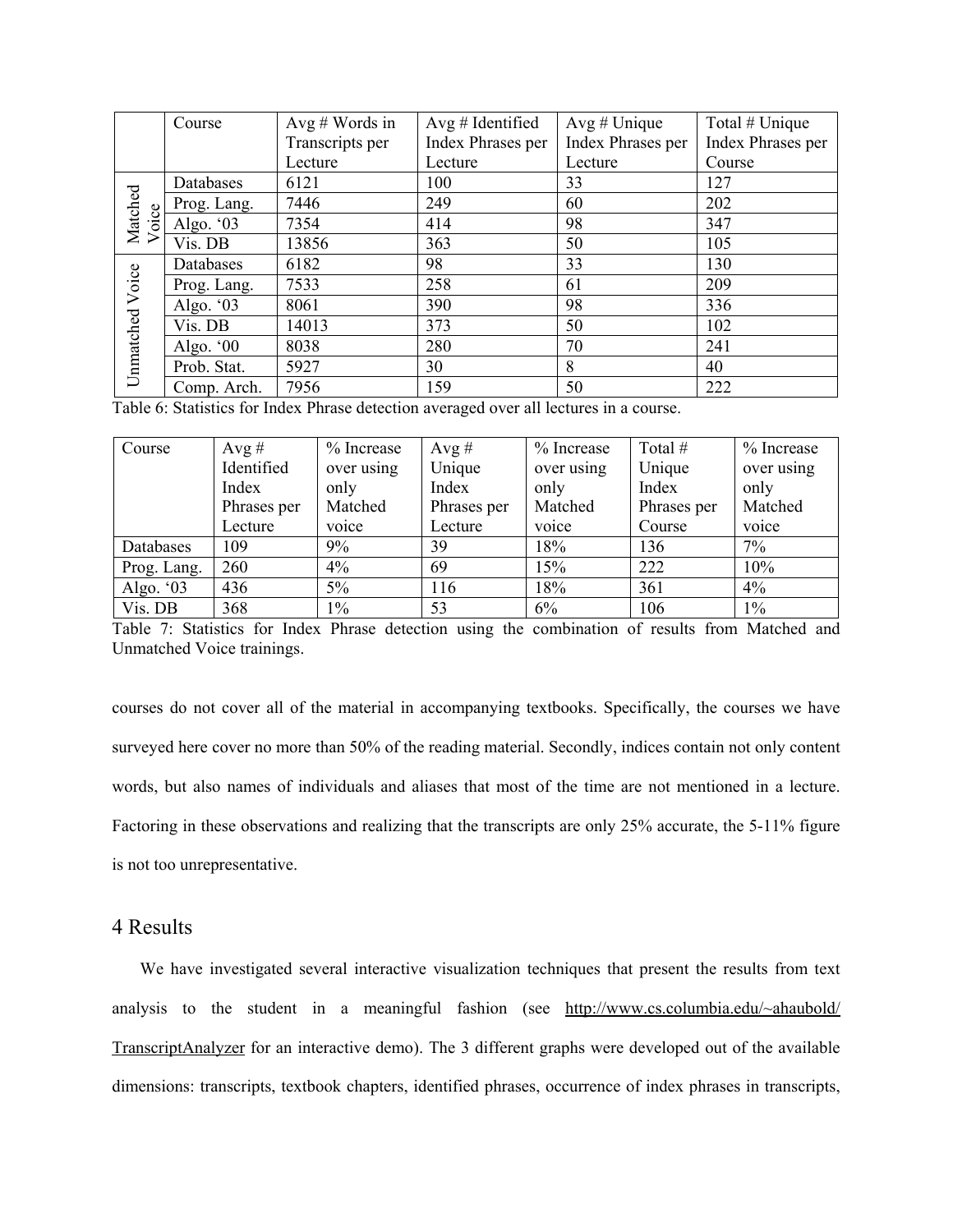and occurrence of index phrases in chapters. Because it is up to the student to decide at what level of detail to view the textual contents (theme versus topic), some of the threshold values were incorporated into the user interface as variable sliders.

Common to all 3 visualizations are three parameters that are roughly analogous to a camera's settings. A "zoom" feature allows for setting the specificity of the displayed phrases, ranging from topic-specific to entirely thematic. This measure is derived from the occurrence of a phrase across transcripts, where the zoomed-in topic-specific phrase appears in few transcripts  $(1 =$  lowest), and the zoomed-out thematic phrase appears in many transcripts  $#$  transcripts  $=$  highest). The "focus" setting denotes the frequency with which a phrase occurs, which is derived from the occurrence of a phrase within a given transcript. The higher the focus is set, the more that outlying and minimally occurring phrases are removed from display. The third common setting, "contrast", controls the length of the phrases considered for display. Increasing this setting bumps out phrases with fewer words, thus creating an emphasis effect on longer phrases.

#### 4.1 Transcript Index Map

The Transcript Index Map is a graph in which index phrases are mapped to the transcripts they appear in. The purpose of this visualization is two-fold. Primarily it is to provide the equivalent of a textbook index to each transcript, except that the index terms are not ordered alphabetically, but rather in order of occurrence. Transcripts appear temporally increasing along the horizontal direction, and index phrases drop vertically below each transcript in decreasing order of occurrence. To further distinguish the frequency with which an index phrase occurs, each item is colored in a spectrum from red to yellow denoting high to low occurrences, respectively. Figure 2 shows an index map in which the zoom value has been set to 1, which effectively displays those terms that appear in no more than 1 transcript. The result is a collection of topic terms per lecture that describe the contents of that lecture as narrowly as possible, e.g. "aggregate analysis", "random number generator", "optimal substructure", etc.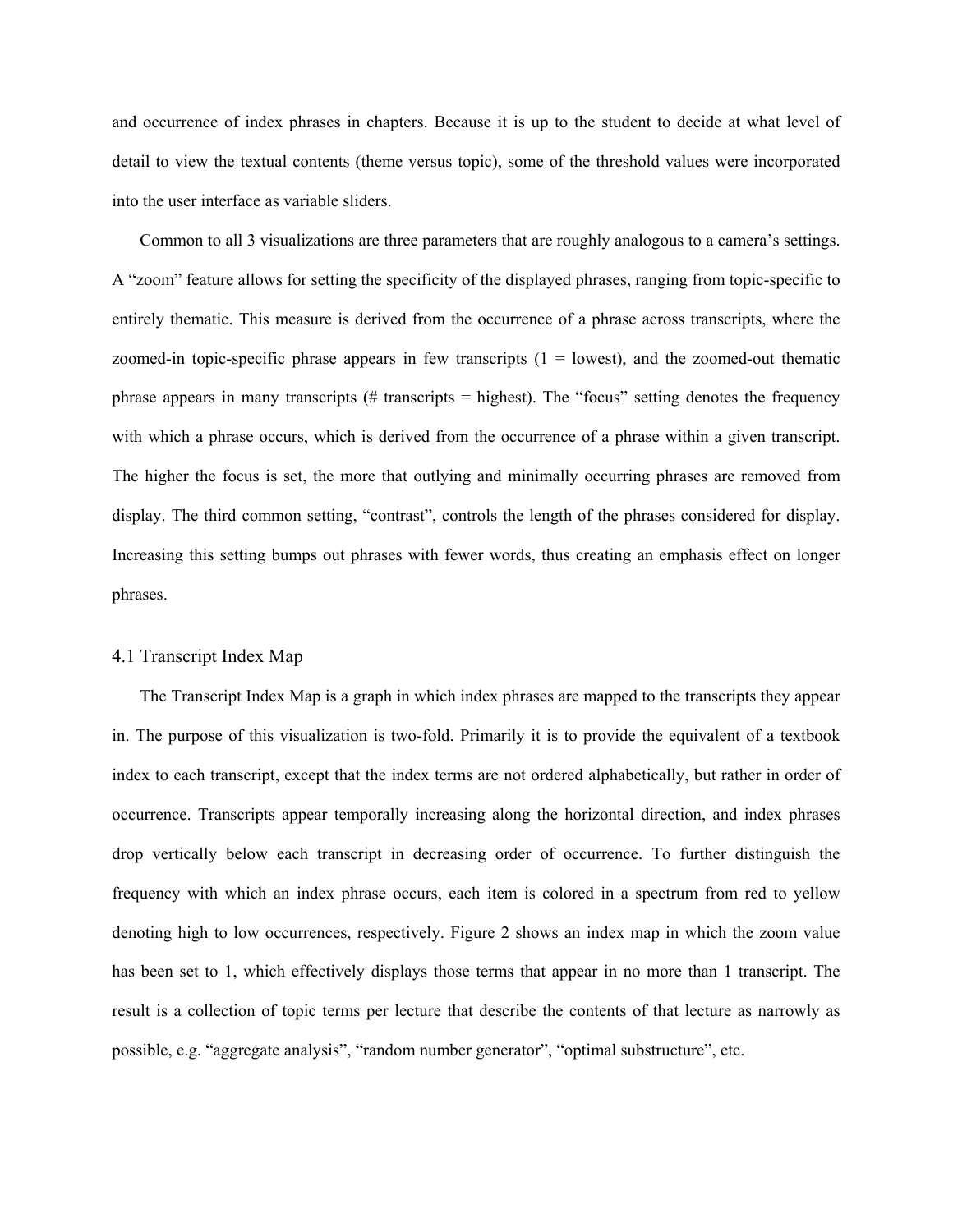|                                                                                                                                                                                                                                                                                                                                                                                                                                                                                                                                                                                |                                                                                                                                                                                                                                                                                                            | <b>Transcript Analyzer</b>                                                                                                                                                                                                                                                                                                                                                                                             |                                                                                                                                                                                           |                                                                                                                                                                                                                                                                                                                                                          |
|--------------------------------------------------------------------------------------------------------------------------------------------------------------------------------------------------------------------------------------------------------------------------------------------------------------------------------------------------------------------------------------------------------------------------------------------------------------------------------------------------------------------------------------------------------------------------------|------------------------------------------------------------------------------------------------------------------------------------------------------------------------------------------------------------------------------------------------------------------------------------------------------------|------------------------------------------------------------------------------------------------------------------------------------------------------------------------------------------------------------------------------------------------------------------------------------------------------------------------------------------------------------------------------------------------------------------------|-------------------------------------------------------------------------------------------------------------------------------------------------------------------------------------------|----------------------------------------------------------------------------------------------------------------------------------------------------------------------------------------------------------------------------------------------------------------------------------------------------------------------------------------------------------|
| "Zoom"<br>Maximum # repeated Phrases across Transcript<br>in many many property and provide<br>21<br>26<br>11<br>16<br>6<br>1                                                                                                                                                                                                                                                                                                                                                                                                                                                  | "Focus"<br>Minimum # repeated Phrases in Transcript<br>四<br>21<br>11<br>31<br>$\mathbf 1$                                                                                                                                                                                                                  | "Contrast"<br>Minimum # Words in Phrase<br>☞<br>1                                                                                                                                                                                                                                                                                                                                                                      | <b>Input Selection</b><br>transcriptindexPhrase.txt<br>transcriptIndexPhraseDiff ABFreq.txt<br>transcriptIndexPhraseDiffA BFreq.txt<br>transcriptWordPair.txt<br>transcriptWordPairG2.txt | <b>Transcript Selection</b><br>01.stein.txt<br>02.stein.txt<br>$ 03$ .stein.txt<br>04.stein.txt<br>05.stein.txt<br>06.stein.txt                                                                                                                                                                                                                          |
| <b>Chapter Transcript Match</b><br><b>Transcript Index Map</b><br>$\bf{0}$<br>101.stei 02.stei 03.stei 04.stei 05.stei 06.stei 07.stei 08.stei 10.stei 10.stei 11.stei 12.stei 13.stei 14.stei 15.stei 16.stei 17.stei 18.stei 19.stei 20.stei 23.stei 24.stei 26.stei 26.stei 26.stei 26.stei 26.stei 26.s<br>multipl best case<br>main it permut depen spine interse binary fastest way<br>decom factorial<br>recurre recursion tree decren binomi standard deviation<br>summation<br>merge linearit random number gener query.<br>violation<br>duality<br>mod<br>technology | <b>Lecture Transcript Similarity</b><br>Maximum gap between consecutive word appearances<br>$\Omega$<br>10<br>20<br>partial<br>search optimal substructure<br><b>penalt</b><br>consolidate<br>red black tree<br>dense<br>red black<br>fractional<br>inverse<br>representation<br>deletion<br>maximum value | Color 2: Maximum Frequency of phrase bubbles<br>ల<br>10<br>20<br>$\theta$<br>stabilih transith linearit outer) list sea totalich traket simple maxim start tir stack o neighb equiva univer succes increm telabel comple polyno rejectic hamilit edge's bottleneck<br>huffma equiva sparse<br>off line union to arc.<br>dictionary<br>aggregate analysis<br>dynamic table tree edge<br>binary counter adjacency matrix | relaxat interm literal transposecont inequality<br>discret identify feasibl equivalence<br>truth table<br>task polygo auxiliary<br>quadratic<br>circuit<br>fuzzy                          | 07.stein.txt<br>08.stein.txt<br>09.stein.txt<br>10.stein.txt<br>11.stein.txt<br>12.stein.txt<br>13.stein.txt<br>14.stein.txt<br>15.stein.txt<br>16.stein.txt<br>17.stein.txt<br>18.stein.txt<br>19.stein.txt<br>20.stein.txt<br>21.stein.txt<br>22.stein.txt<br>23.stein.txt<br>24.stein.txt<br>25.stein.txt<br>26.stein.txt<br>$\overline{\phantom{a}}$ |

Figure 2: Transcript Index Map for the course "Analysis of Algorithms": Zoom is set to 1, which displays only those topic phrases which occur uniquely in a given transcript.



Figure 3: Transcript Index Map: Zoom is set to 13, i.e. half the number of transcripts for this course. Displayed are topic and theme phrases, with theme phrases appearing in larger blobs.

The second function of the Transcript Index Map is to cross-reference index phrases among consecutive transcripts. For this purpose, semantically equal terms are grouped and their occurrence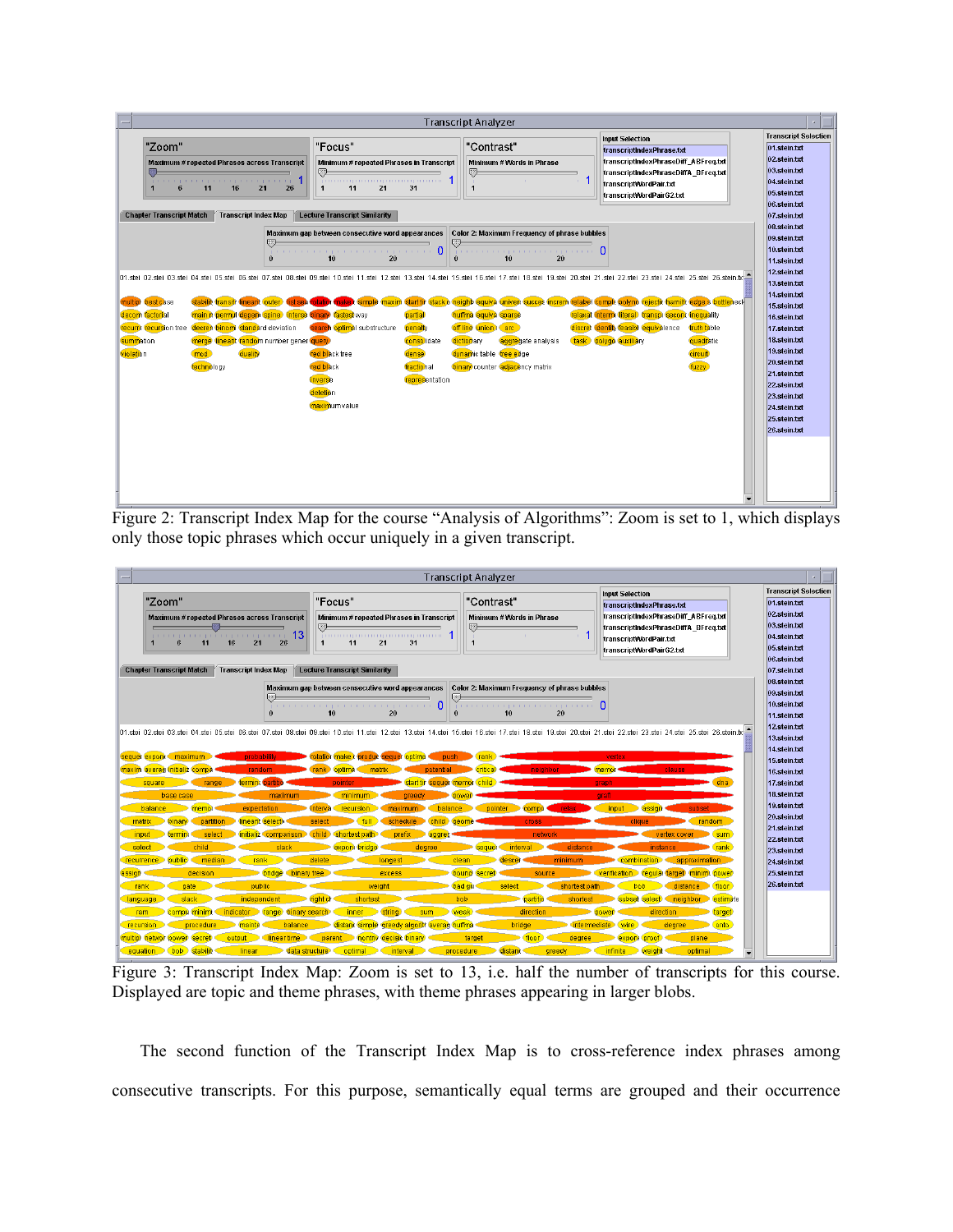values are summed, effectively increasing their importance in becoming theme phrases. Visually, a grouped item also appears longer, denoting its temporal dependence. An index phrase that appears in 5 consecutive lectures is grouped in one entity that now spans those 5 lectures. As a result, the graph contains differently sized items, which are laid out using a greedy algorithm that fills up as many empty spots as possible nearest to the top. We rationalize this decision by noting that even if the greedy solution is not optimal the relative occurrence of an index phrase is still maintained using color. Figure 3 shows an index map in which the zoom value has been set to 13, which is half the number of available transcripts. Several theme phrases are now readily available: "graph", "vertex", "vertex cover", "shortest path", "probability", etc.

The remaining parameter settings of focus and contrast can be used further narrow down the displayed index. When increasing the value of focus, lower-frequency phrases are removed from the graph, thus "cleaning out" terms that may not be as contextually important due to infrequent use. Increasing the value of contrast removes all phrases with less than a certain number of words. The effect of this setting increases the semantic importance of the displayed phrases, because longer phrases tend to carry more meaning, e.g. "binary search tree" versus "tree".

#### 4.2 Textbook Chapter to Transcript Match

In this second visualization we attempt to match a given transcript to a textbook chapter based on the set of identified index phrases. While not every lecture must have a corresponding chapter in the textbook, and while some lectures cover more than one chapter, this interface highlights those chapters that have a relatively high probability of being interesting. Depending on the actual usage of the textbook by the instructor, the display matrix may display a diagonal (see Figure 4) if most chapters in the book are covered in order, or the matrix may display a sparse usage of chapters (see Figure 5).

The tabular interface is divided into individual chapters from the textbook in columns, and lecture transcripts in rows. Each cell represents a numeric value that ranks the relative score for each chaptertranscript pairing. The score is based on a conceptual three dimensional histogram, whose first dimension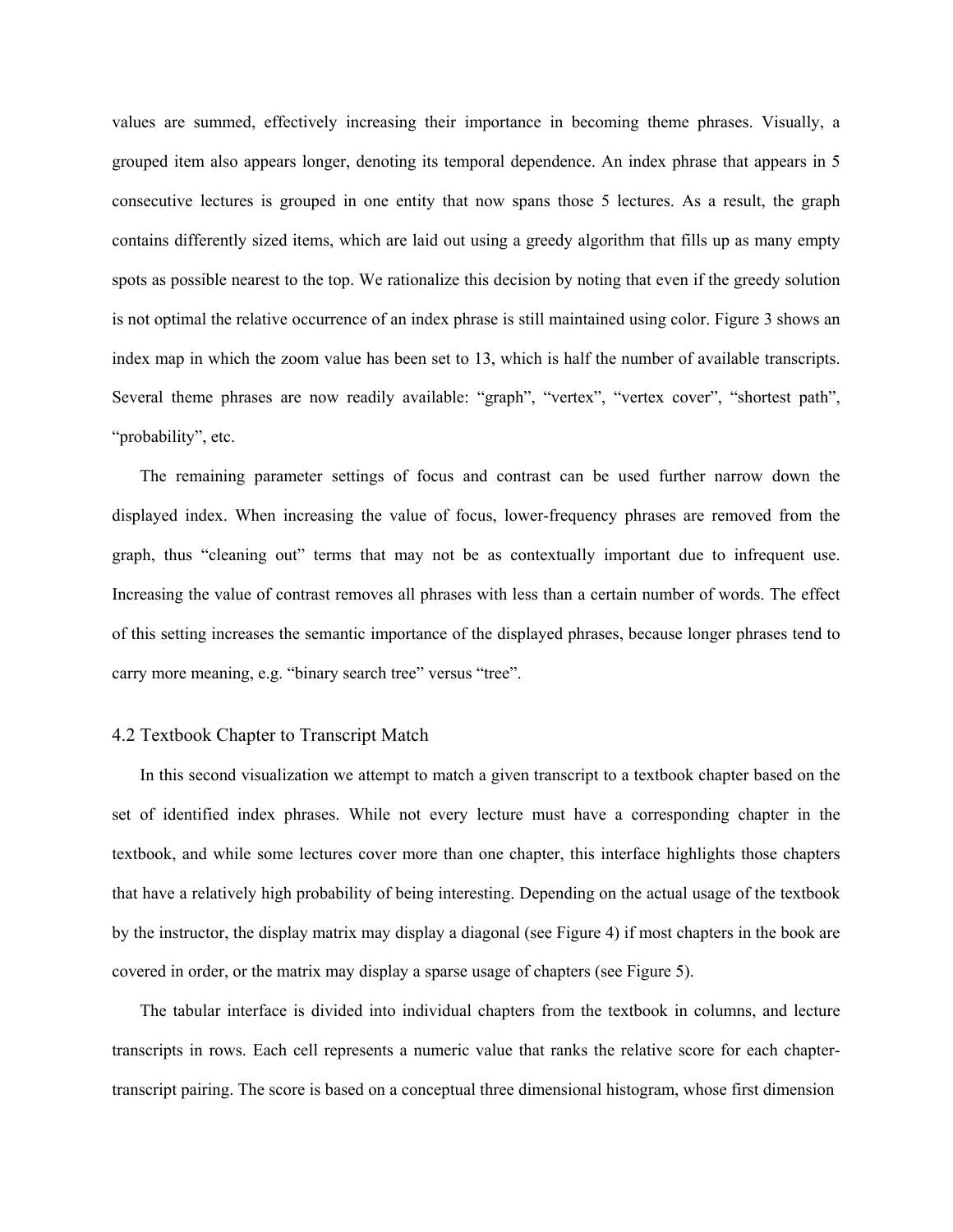|                                                                                                                                                                                                                                                                                                                                                                                                                                                                                                                                                                                                             |                                                                                                                                                                                                                                                                                                                                                                                                                                                                                                                                                                                                                                                                                                                                                                                                                                                                                                                                                                                                                                                                                                                                                                                                                                                                                                                                                                                                                                                                                                                                                                                                                                                                                                                                                                                                                                                                                                                                                                                                                                                                                                                                                                                                                                                                                                                                                                                                                                                                                                                                                                                                                                                                                                                                                                                                                                                                                                                                                                                                                                                                                                                                                                                                                                 | <b>Transcript Analyzer</b>                                                                                                                                       |                                                                                                                                                                                                                                                                                                                                                                                               |                                                                                                                                                                                                                                                                                                              |
|-------------------------------------------------------------------------------------------------------------------------------------------------------------------------------------------------------------------------------------------------------------------------------------------------------------------------------------------------------------------------------------------------------------------------------------------------------------------------------------------------------------------------------------------------------------------------------------------------------------|---------------------------------------------------------------------------------------------------------------------------------------------------------------------------------------------------------------------------------------------------------------------------------------------------------------------------------------------------------------------------------------------------------------------------------------------------------------------------------------------------------------------------------------------------------------------------------------------------------------------------------------------------------------------------------------------------------------------------------------------------------------------------------------------------------------------------------------------------------------------------------------------------------------------------------------------------------------------------------------------------------------------------------------------------------------------------------------------------------------------------------------------------------------------------------------------------------------------------------------------------------------------------------------------------------------------------------------------------------------------------------------------------------------------------------------------------------------------------------------------------------------------------------------------------------------------------------------------------------------------------------------------------------------------------------------------------------------------------------------------------------------------------------------------------------------------------------------------------------------------------------------------------------------------------------------------------------------------------------------------------------------------------------------------------------------------------------------------------------------------------------------------------------------------------------------------------------------------------------------------------------------------------------------------------------------------------------------------------------------------------------------------------------------------------------------------------------------------------------------------------------------------------------------------------------------------------------------------------------------------------------------------------------------------------------------------------------------------------------------------------------------------------------------------------------------------------------------------------------------------------------------------------------------------------------------------------------------------------------------------------------------------------------------------------------------------------------------------------------------------------------------------------------------------------------------------------------------------------------|------------------------------------------------------------------------------------------------------------------------------------------------------------------|-----------------------------------------------------------------------------------------------------------------------------------------------------------------------------------------------------------------------------------------------------------------------------------------------------------------------------------------------------------------------------------------------|--------------------------------------------------------------------------------------------------------------------------------------------------------------------------------------------------------------------------------------------------------------------------------------------------------------|
| "Zoom"<br>Maximum # repeated Phrases across Transcript<br>-10<br>11<br>16<br>21<br>26<br><b>Chapter Transcript Match</b><br><b>Transcript Index Map</b>                                                                                                                                                                                                                                                                                                                                                                                                                                                     | "Focus"<br>Minimum # repeated Phrases in Transcript<br>図<br>21<br>31<br>$\mathbf{1}$<br>11<br><b>Lecture Transcript Similarity</b>                                                                                                                                                                                                                                                                                                                                                                                                                                                                                                                                                                                                                                                                                                                                                                                                                                                                                                                                                                                                                                                                                                                                                                                                                                                                                                                                                                                                                                                                                                                                                                                                                                                                                                                                                                                                                                                                                                                                                                                                                                                                                                                                                                                                                                                                                                                                                                                                                                                                                                                                                                                                                                                                                                                                                                                                                                                                                                                                                                                                                                                                                              | "Contrast"<br>Minimum # Words in Phrase<br>四                                                                                                                     | <b>Input Selection</b><br>transcriptIndexPhrase.txt<br>transcriptIndexPhraseDiff ABFreq.txt<br>transcriptindexPhraseDiffA BFreq.txt<br>transcriptWordPair.txt<br>transcriptWordPairG2.txt                                                                                                                                                                                                     | <b>Transcript Selection</b><br>$01$ .stein.txt<br>02.stein.txt<br>03.stein.txt<br>04.stein.txt<br>05.stein.txt<br>06.stein.txt<br>$ 07$ .stein.txt                                                                                                                                                           |
| $\overline{2}$<br>3<br>5<br>8 <sup>1</sup><br><b>ALL</b><br>6<br>1<br>$\frac{4}{3}$<br>-7<br>01.stein.txt<br>02.stein.btt<br>03.stein.txt<br>83. 32. 68. 15. 29. 21. 59. 32. 55. 31. 57. 46.<br>04.stein.txt<br>05.stein.btt<br>06.stein.txt<br>07.stein.txt<br>08.stein.btt<br>09.stein.txt<br>10.stein.btt<br>11.stein.brt<br>12.stein.txt<br>13.stein.btt<br>14. stein.brt<br>15.stein.btt<br>16.stein.btt<br>17.stein.txt<br>18.stein.btt<br>19.stein.btt<br>20.stein.txt<br>21.stein.btt<br>22.stein.txt<br>23.stein.txt<br>63 10 20 5 11 15 10 8 11 9<br>24.stein.btt<br>25 stein.txt<br>26.stein.txt | 9 10 11 12 13 14 15 16 17 18 19 20 21 22 23 24 25 26 27 28 29 30 31 32 33 34 35 36<br>87 48 96 49 55 47 29 45 50 52 29 64 35 35 23 12 84 83 31 17 29 44 61 61 84 84 84 84 85 71 1<br>73 <mark>24 95 37</mark> 59 28 23 62 44 40 32 43 26 31 20 52 53 41 27 27 27 27 24 18 23 34 49 <mark>95 37 49 24 54 95 37 8</mark><br>89 42 95 22 26 35 39 64 <mark>12 80</mark> 35 67 37 34 22 84 58 59 42 27 26 38 36 38 48 48 34 20 87 10 64 58 40 3 23 23 31<br>64 18 54 8 20 <mark>96</mark> 18 65 54 59 18 48 30 21 18 48 39 27 21 15 15 26 14 31 15 27 27 35 11 49 13 34 45 40 3<br>70 14… 49… 14… 14… 10… 25… 45… 50… 32… 37… 66… 18… 39… 29… 73… 42… 30… 31… 21… 21… 44… 39… 24… 44… 13… 51… 17… 30… 49… 21… 60… 50… 59… 59… 59… 59… 59… 5<br>82 11 65 23 36 76 35 <mark>12 61 77 41 61 37 38 19 66 44 38 24 38 23 36 49 45 49 14 49 14 49 19 49 19 49 19 44 63 17 </mark><br>11… 24… 78… 18… 40… 69… 46… 46… 61… 37… 13… 10… 11… 10… 63… 10… 50… 76… 64… 57… 89… 91… 62… 25… 39… 22… 51… 20… 30… 30… 42… 19… 48… 22… 63… 65… 54… 2…<br>12 19 51 15 32 22 65 39 41 27 81 42 17 28 17 13 76 76 11 67 77 81 68 49 49 25 41 10 25 44 10 25 14 50 14 55 57 4<br>10 53 81 21 41 37 32 37 58 45 27 34 52 56 30 26 12 24 24 20 31 58 44 79 68 65 45 95 92 95 29 77 38 91 13 98 1<br>93 26 39 5 18 17 20 29 24 25 37 40 32 32 22 23 25 36 38 35 65 64 51 54 15 19 95 89 89 89 89 89 89 89 89 89 89<br>67 22 40 11 14 24 8 15 20 26 15 36 19 24 17 10 76 25 10 15 14 31 51 53 24 38 24 33 44 24 37 9 22 27 15 22 15.<br>77 18 44 10 23 25 26 24 43 23 41 27 45 50 31 11 16 27 24 32 34 27 64 45 50 25 27 14 20 83 21 52 30 50 60 66 85 1<br>76… 8…. 33… 1…. 27… 21… 22… 28… 30… 15… 84… 32… 55… 69… 41… 85… <mark>74… 17… 5</mark> 3… 46… 63… 85… 33… 27… 27… 9….<br>71 17 68 30 29 20 24 32 31 20 26 71 32 36 29 32 26 28 26 34 22 37 51 24 42 43 43 15 16 42 15 52 53 52 53 54 18 2<br>10 24 45 15 29 31 52 37 31 28 10 72 83 88 72 10 90 80 80 81 82 <mark>13.</mark><br>11 19 50 20 23 27 42 42 43 34 49 51 51 62 81 56 10 79 47 40 75 75 11 13 14 24 43 33 48 22 67 13 87 7 11 17 61<br>94 10 40 5 13 25 9 26 28 21 21 24 38 38 34 66 97 31 30 18 27 37<br>10… 19… 46… 8…. 21… 28… 53… 23… 38… 22… 55… 50… 67… 71… 66… 97… 83… 67… 43… 45… 69… 82… 11… <mark>12…</mark> 11… 68… 11… 9…… 35… 60… 16… 40… 19… 54… 85… 83… <mark>3</mark><br>72 21 39 10 12 21 34 21 19 15 35 23 23 40 28 69 54 24 25 26 30 30 30 92 97 <mark>59 17 70 99 11 32 9 20 58 78 17 2 </mark><br>96… 44… 79… 16… 33… 31… 34… 42… 60… 35… 47… 42… 53… 53… 53… 20… 15… 73… 39… 40… 24… 18… 37… 93… 50… 95… 83… 92… 81… 81… 81… 81… 29… 89… 23… 85… <mark>17…</mark> 85… 6…<br>73 25 43 11 27 16 17 21 22 18 20 24 24 55 12 78 55 18 19 19 19 32 37 67 34 56 16 21 67 22 31 32 37 <mark>19</mark> 84 3.<br>7 31 10 27 7 48 57 14 5 7 11 19 67 55 60 35 66 3 3 35 9 95 9 46 <mark>18</mark> 10 0<br>10 26 38 22 39 25 14 31 42 24 24 39 34 39 31 24 13 11 30 25 24 35 24 35 12 67 54 14 14 14 14 14 02 99 21 56 20<br>90 23 36 18 22 43 26 28 36 40 33 42 39 41 25 89 93 30 29 35 31 48 75 72 83 44 83 9 28 89 9 52 16 61 <mark>15 15 15</mark><br>94 13 69 15 39 21 31 40 49 41 58 47 19 31 31 97 90 84 24 30 30 63 57 47 53 38 70 22 38 39 39 39 24 52 10 10 10 1 | 11. 65. 74. 61. 62. 74. 64. 64. 54. 64. 72. 42. 42. 74. 74. 74. 75. 66. 75. 75. 75. 75. 75. 75. 75. 74. 75. 75<br>, 60 49 52 20 72 36 30 50 24 71 31 11 83 55 4. | 37 38 39<br>69. 23. 24. 29. 42.<br>25 13 27.<br>63., 12., 57.<br>24 52 22<br>24., 74., 42.<br>44 60 17.<br>11., 23., 82.<br>342121<br>30., 14., 25.<br>49 22 15 28 17 36 15 48 32 32 2<br>. 41 23 51<br>81 22 63<br><mark>. 14</mark> 10 45 10 21 16 28 12 27 18 70 82 67 0<br>74 8 21<br>68., 15., 46.<br>45., 17., 29.<br>50 23 35<br>50., 16., 26.<br>57., 8., 13.<br>81 30 11<br>60 44 24 | 08.stein.txt<br>09.stein.txt<br>10.stein.txt<br>11.stein.txt<br>12.stein.txt<br>13.stein.txt<br>14 stein txt<br>15.stein.txt<br>16.stein.txt<br>17.stein.txt<br>18.stein.txt<br>19 stein txt<br>20.stein.txt<br>21.stein.txt<br>22.stein.txt<br>23.stein.txt<br>24.stein.txt<br>25.stein.txt<br>26.stein.txt |
|                                                                                                                                                                                                                                                                                                                                                                                                                                                                                                                                                                                                             | <b>Resize Columns to fit</b>                                                                                                                                                                                                                                                                                                                                                                                                                                                                                                                                                                                                                                                                                                                                                                                                                                                                                                                                                                                                                                                                                                                                                                                                                                                                                                                                                                                                                                                                                                                                                                                                                                                                                                                                                                                                                                                                                                                                                                                                                                                                                                                                                                                                                                                                                                                                                                                                                                                                                                                                                                                                                                                                                                                                                                                                                                                                                                                                                                                                                                                                                                                                                                                                    |                                                                                                                                                                  |                                                                                                                                                                                                                                                                                                                                                                                               |                                                                                                                                                                                                                                                                                                              |

Figure 4: Chapter Transcript Match for the Course "Analysis of Algorithms": The instructor follows the book in order, which can be seen from the diagonal. The outlier in the rightmost column is additional reading material that was not covered in the book. Green cells denote correct matches of transcripts to chapters. Yellow cells denote other valid correspondences, although only the most likely one is chosen by the interface. Red cells denote incorrect matches.

|                              | "Zoom"                                                          |                                                                                           |                             |                   |                                                                                                        |                                                            |                                                                       |          |                                              |          |                                                                                                           |         |                               |                                                                                             |                                               |           |                                       |          |               |
|------------------------------|-----------------------------------------------------------------|-------------------------------------------------------------------------------------------|-----------------------------|-------------------|--------------------------------------------------------------------------------------------------------|------------------------------------------------------------|-----------------------------------------------------------------------|----------|----------------------------------------------|----------|-----------------------------------------------------------------------------------------------------------|---------|-------------------------------|---------------------------------------------------------------------------------------------|-----------------------------------------------|-----------|---------------------------------------|----------|---------------|
|                              |                                                                 | "Focus"<br>Maximum # repeated Phrases across Transcript<br>☞<br>9<br>21<br>26<br>11<br>16 |                             |                   |                                                                                                        | Minimum # repeated Phrases in Transcript<br>21<br>31<br>11 |                                                                       |          | "Contrast"<br>Minimum # Words in Phrase<br>V |          | <b>Input Selection</b><br>transcriptIndexPhrase.txt<br>transcriptWordPair.txt<br>transcriptWordPairG2.txt |         |                               | <b>Transcript Selection</b><br>01.stein.txt<br>02.stein.txt<br>03.stein.txt<br>04.stein.txt |                                               |           |                                       |          |               |
|                              |                                                                 |                                                                                           |                             |                   |                                                                                                        |                                                            |                                                                       |          |                                              |          |                                                                                                           |         |                               |                                                                                             |                                               |           |                                       |          | 05.stein.txt  |
|                              | <b>Chapter Transcript Match</b>                                 |                                                                                           | <b>Transcript Index Map</b> |                   | <b>Lecture Transcript Similarity</b>                                                                   |                                                            |                                                                       |          |                                              |          |                                                                                                           |         |                               |                                                                                             |                                               |           |                                       |          | 06.stein.txt  |
|                              | <b>ALL</b>                                                      |                                                                                           |                             | з                 |                                                                                                        |                                                            | ĥ                                                                     |          | 8                                            | 11       | 12                                                                                                        | 13      | 14                            | 15                                                                                          | 16                                            | 17        | 20                                    | 21       | 07.stein.txt  |
| 01.stein.btt                 | 2014.986.                                                       | 401.4576                                                                                  |                             |                   | 344.5545 336.2483 237.7870                                                                             | 32.7402                                                    |                                                                       |          |                                              |          | 422.0094. 254.655. 247.0868. 113.689. 58.50448. 43.8009.                                                  |         | 17.82821.                     |                                                                                             | 160.073 105.8541 12.9959.                     |           | 156.1770 57.1894                      |          | 08.stein.txt  |
| 02.stein.btt<br>03.stein.btt | 2097.766.<br>2175.239819.3206.                                  |                                                                                           | 460.8218.                   |                   | 501.3974332.3461384.8796289.3797497.4994383.9303265.283<br>374.0761 291.3379 434.9617 371.7850 208.645 |                                                            |                                                                       |          |                                              |          | 184.553399.9369 54.59918 58.8190.<br>158.4198 205.183 128.9199 119.817.                                   |         | 18.59831.<br>20.67776 210.442 | 249.358                                                                                     | 147.36109.72913.<br>135.496426.0068.          |           | 153.9864 61.5018<br>289.9728 66.5503  |          | 09 stein txt  |
| 04.stein.txt                 | 2569.172264.4687. 622.4514.                                     |                                                                                           |                             |                   |                                                                                                        |                                                            |                                                                       |          |                                              |          | 480.8246 381.8196 478.5265 466.4130 195.959 179.1750 291.124 166.9785 166.073                             |         |                               |                                                                                             | 28.55059 217.508 132.2171 19.3763.            |           | 426.4386 103.520                      |          | 10.stein.txt  |
| 05.stein.btt                 | 2741.106249.5754707.7799.                                       |                                                                                           |                             |                   | 437.4036 378.5255 386.0332 409.9808 212.778                                                            |                                                            |                                                                       |          | 151.9576 361.938                             |          | 146.9291 173.846.                                                                                         |         |                               |                                                                                             | 35.59985 222.633 212.1959 29.0363.            |           | 448.1127 83.9506.                     |          | 11.stein.txt  |
| 06.stein.txt                 | 2094.137.                                                       | 141.5114.                                                                                 | 36.6407                     |                   | 382.1691 294.4624 299.9707 264.5327 150.957                                                            |                                                            |                                                                       |          | 108.1734.                                    | 325.849. | 135.5522 153.923.                                                                                         |         |                               |                                                                                             | 31.43091 152.265 164.2373 18.8170.            |           | 421.5660 54.2681.                     |          | 12.stein.txt  |
| 07.stein.txt                 | 2468.870201.1795519.8122381.8056271.8000356.8489371.1218227.734 |                                                                                           |                             |                   |                                                                                                        |                                                            |                                                                       |          | 151.8165 320.414                             |          | 147.6778 146.530.                                                                                         |         |                               |                                                                                             | 19.59157 147.803 153.0647 37.3766             |           | 553.2765.                             | 93,8989. | 13.stein.txt  |
| 08.stein.btt                 | 2535.487 216.4452 442.8283.                                     |                                                                                           |                             | 71.5948           |                                                                                                        |                                                            | 384.7888 558.7786 454.7568 262.804                                    |          | 166.0322 303.782                             |          | 135.9878 124.429.                                                                                         |         | 17.45351.                     |                                                                                             | , 213, 505 201. 3695 53.8127.                 |           | 510.2197 64.1488.                     |          |               |
| 09.stein.txt                 | 2388.305221.1226389.6206.                                       |                                                                                           |                             | 10554             |                                                                                                        |                                                            | 320.8818 441.5347 346.0843 215.283                                    |          | 132.8946271.832                              |          | 117.012085.8808.                                                                                          |         | 18.01053.                     |                                                                                             | 188.526 130.9035 44.9180.                     |           | 472.1378 90.3234.                     |          | 14.stein.txt  |
| 10.stein.btt                 | 2313.169.                                                       | 179.2002364.2463.                                                                         |                             | 6.5864            |                                                                                                        |                                                            | 311.3311450.6023384.1110149.778                                       |          | 112.4622220.615                              |          | 87.2005884.2288.                                                                                          |         | 14.84490.                     |                                                                                             | 187.624 155.5238 44.8937.                     |           | 365.9605 51.7338.                     |          | 15.stein.txt  |
| 11.stein.btt                 | 1582.597.                                                       | 167.7322 240.4364.                                                                        |                             | 9.5985            |                                                                                                        |                                                            | 216.3358280.6577269.1198151.865                                       |          | 88.17038 106.700                             |          | 45,89063 54,0168.                                                                                         |         | 9.351839                      | 137.778                                                                                     | 91.5160935.6098.                              |           | 190.154586.9546.                      |          | 16.stein.txt  |
| 12.stein.txt                 | 1458.859.                                                       |                                                                                           | 118.4113 184.5820           |                   | .264.8585 148.0656 267.9020                                                                            |                                                            | 37.0947.                                                              |          | 173.382 119.1054 106.041                     |          | 34.91448 44.9798.                                                                                         |         | 2.079441                      |                                                                                             | 101.413 89.66062 44.4716                      |           | 191.0879 27.5472                      |          | 17.stein.txt  |
| 13.stein.btt                 | 1615.366.                                                       | 107.5322213.0566.                                                                         |                             | 4677              |                                                                                                        |                                                            | 233.2492250.4369228.0722109.609                                       |          | 71.30816 141.966                             |          | 42.3062647.0255.                                                                                          |         | 8.265650.                     | 116.064                                                                                     | 106.5177 22.8555.                             |           | 226.8627.                             | 40.3934. | 18.stein.txt  |
| 14.stein.txt                 | 1912.741                                                        | 157.0192 305.4735.                                                                        |                             | 1.3263<br>34 4885 |                                                                                                        |                                                            | 412.8597214.1276255.1346 121.435                                      |          | 84.34905 186.257                             |          | 39,3330671,6693.                                                                                          |         | 21,48869.                     |                                                                                             | 143.214 88.73639 19.7332.                     |           | 181.3594 54.4077.                     |          | 18r stein.txt |
| 15.stein.txt                 | 1494.555.                                                       | 125.6952214.2225.                                                                         |                             | 29.0937           |                                                                                                        |                                                            | 269.7683224.8490209.0317 122.923                                      |          | 82.78026 105.036                             |          | 52.33205 57.2641.<br>81.00579 160.943 74.89655 68.6083.                                                   |         | 11.95452.<br>20.32368.        | 135,684                                                                                     | 1146516 210062                                |           | 143.2355 40.3575                      |          |               |
| 16.stein.btt<br>17.stein.btt | 2056.659<br>2097.271                                            | 152.0752317.8245<br>170.2130 313.9710.                                                    |                             | 84.2931           |                                                                                                        |                                                            | 385.4002327.7501249.9091115.349<br>445.6485 328.8789 332.2553 150.976 |          | 124.3226 161.698                             |          | 48.50543 67.0908.                                                                                         |         | 11.32592.                     | 188.608                                                                                     | 202.328 129.7104 25.1959.<br>106.242927.1800. |           | 192.6991 39.3011<br>197.4456 46.5690. |          | 19.stein.txt  |
| 18.stein.btt                 | 2288.407                                                        | 150.1009231.2695.                                                                         |                             | 1.3491            |                                                                                                        |                                                            | 298.8488 386.2359 394.8072 196.340                                    |          | 129.1713 125.124                             |          | 71.25175 60.6338.                                                                                         |         | 11.95452.                     | 213.457                                                                                     | 153.4462 52.2728                              |           | 218.9433 47.8863.                     |          | 20.stein.txt  |
| 18r.stein.btt                | 2502.332.                                                       | 195.5134 436.6813.                                                                        |                             | 4.5158            |                                                                                                        | 448.1832 408.0830.                                         | 376.7151 211.673                                                      |          | 126.7514 270.437                             |          | 114.4204 124.451.                                                                                         |         | 21.99951.                     | 217.036                                                                                     | 182.0635                                      | 42.5137   | 343.6615 52.9409.                     |          | 21.stein.txt  |
| 19.stein.txt                 | 2039.510.                                                       | 103.3317 216.7807.                                                                        |                             | 31.3681           |                                                                                                        |                                                            | 267.9534371.8954354.9740207.873                                       |          |                                              |          | 128.3161 119.441 61.48009 56.3466.                                                                        |         | 2.079441.                     |                                                                                             | 189.359 137.6055 58.2446                      |           | 238.7062 28.8411                      |          | 22.stein.txt  |
| 20.stein.btt                 | 2226.248                                                        | 142.7309 265.9592                                                                         |                             | 55.9307           |                                                                                                        |                                                            | 334.7812 324.2455 316.9904 160.870                                    |          | 100.8160 138.529                             |          | 63.02611 66.4036.                                                                                         |         | 9.351839.                     |                                                                                             | 196.815 133.9595.                             | .58.8443. | 245.075732.8272                       |          | 23.stein.txt  |
| 21.stein.btt                 | 2290.857                                                        | 222.8543 236.2837.                                                                        |                             | 49.2082           |                                                                                                        | 340.0864 436.2502                                          | .360.0184 177.795                                                     |          | 126.4297147.001                              |          | 39.21892 52.8667                                                                                          |         | 11.32592 115.397.             |                                                                                             | 128,7076.                                     | 29.6086.  | 235.2887 34.7638.                     |          | 24.stein.txt  |
| 22.stein.txt                 | 1906.356                                                        |                                                                                           | 117.2915 198.8548           | 1.3858            | 244.5642 285.6801.                                                                                     |                                                            | .239.7374 159.410                                                     |          | 113.8191 132.813                             |          | 65,15986                                                                                                  | 55.1126 | 8.188689.                     | 137,542.                                                                                    | 07 71143                                      | 32.3536.  | 225.1167 12.7122                      |          |               |
| 23.stein.btt                 | 2250.697                                                        |                                                                                           | 137.6202272.1474842.2168.   |                   |                                                                                                        |                                                            | ., 379.6714 333.1561 306.8916 143.993                                 |          |                                              |          | 97.12699 155.516 68.30220 58.1664.                                                                        |         | 14.84490 141.185              |                                                                                             | 135.906426.8823                               |           | 261.407434.3958.                      |          | 25.stein.txt  |
| 24.stein.txt                 | 2319.769.                                                       |                                                                                           |                             |                   | 209.8174 332.9442 362.3185 226.9967 927.9241.                                                          |                                                            | 583.9559.                                                             | .322.779 |                                              |          | 162.4602 174.718 86.51786 86.1060.                                                                        |         |                               |                                                                                             | 13.66932 161.392 121.7456 70.0262             |           | 282.7570 42.4259.                     |          | 25r.stein.txt |
| 25.stein.txt                 |                                                                 |                                                                                           |                             |                   | 1341.77069.11457158.6126205.0001113.8942460.0725319.8199134.603                                        |                                                            |                                                                       |          | 98.48866 100.001                             |          | 48.23862 44.7549.                                                                                         |         |                               |                                                                                             | 7.78322455.6112 102.3976 40.3416              |           | 147.8495 19.5791                      |          |               |
| 25r.stein.btt                | 1680.156.                                                       | 126.6985 200.4837.                                                                        |                             |                   |                                                                                                        |                                                            | 226.1661349.2404274.4329130.358                                       |          |                                              |          | 94.31635 109.152 43.57259 43.9540.                                                                        |         |                               |                                                                                             | 14.36247 145.898 118.5870 37.2489.            |           | 200.7530 45.9407.                     |          |               |

Figure 5: Chapter Transcript Match for the Course "Computer Architecture": The instructor focuses mostly Chapters 2 and 3 of the book and some additional reading material (2 right-most columns).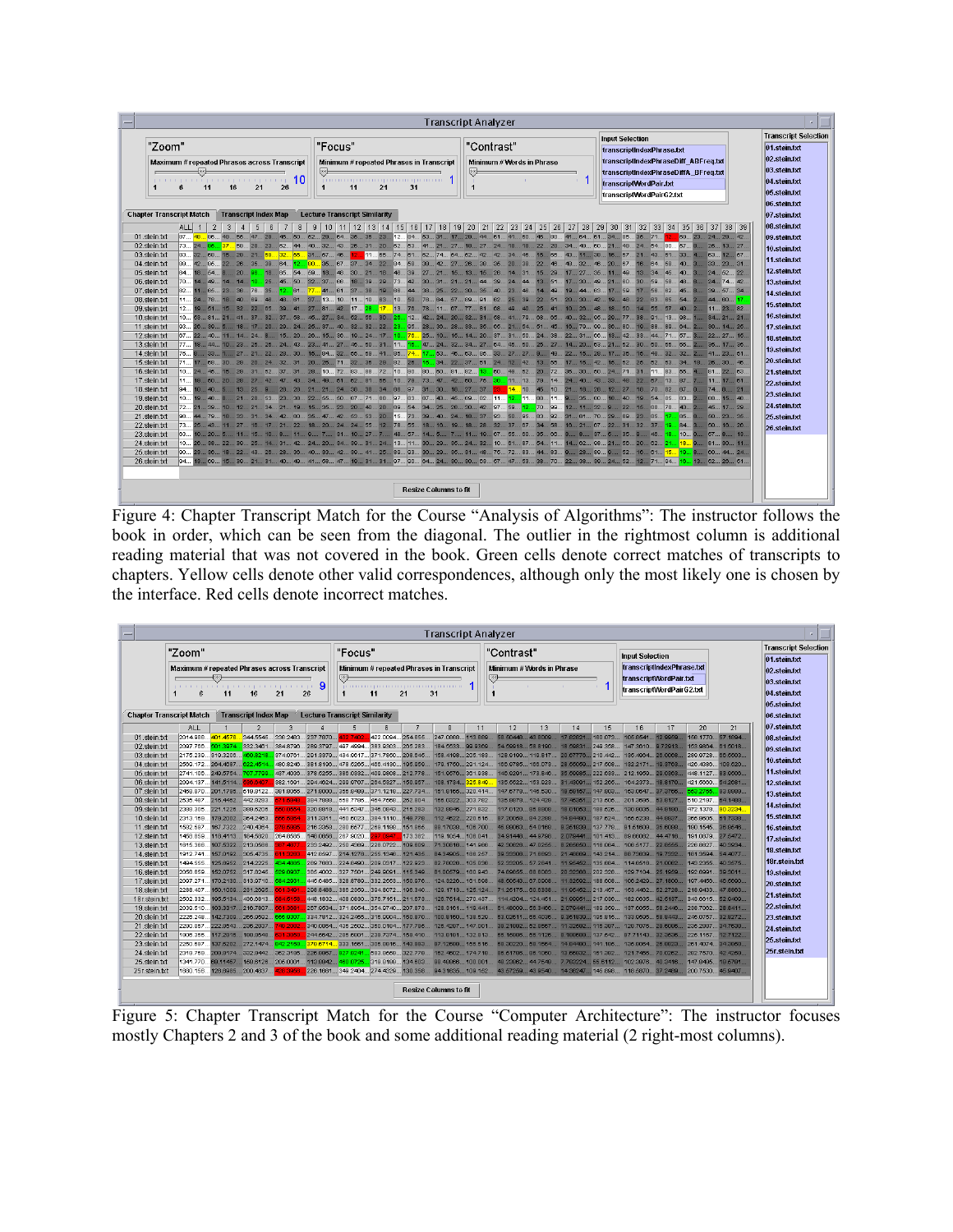is transcript number, second dimension is chapter, and third dimension is phrase identifier (varying from 1 to total number of phrases in the course). This histogram reorders for phrase<sub>k</sub> the number of times it simultaneously occurs in transcript, and chapter, each histogram bin thus is named count(i, j, k). We define

$$
score(i, j) = \sum_{k} ln(count(i, j, k))
$$

That is: For every phrase in a given transcript i, add the logs of the occurrences of that phrase in chapter j; this approximates a joint probability measure.

We studied alternative ways of computing the transcript-chapter match: Instead of using counts of simple phrases, we looked at three different word sets. We investigated index phrases, word pairs, and word pairs that had a high  $G^2$  score (i.e. collocations). Figure 6 summarizes the qualitative difference among these 3 sets, for 5 courses with altogether 107 lectures, 93 of whose ground truth assignment to one or more chapters in the textbook was obvious. Using index phrases alone, about 50% of the lectures could be matched to the correct chapter using a zoom value between 6 and 17. Word pairs by themselves achieved around 66% of correct matching in a zoom range between 14 and 26. Using word pairs derived from the  $G<sup>2</sup>$  measure performed marginally worse at 63%. The combination of index phrases and word pairs resulted in the best average matching rate of 70%. Remarkable is also the robustness at different zoom levels. The range of matching results when disregarding the extreme start and end points is between 61% and 78%.

While textbooks have clear definitions of chapters and sub-chapters, it is unclear what exactly constitutes a "chapter" with respect to this visualization tool. In Figure 4 there exists a clear sense of correspondence between chapters and transcripts, while in Figure 5, several lectures span one chapter. Individual columns could be split into sub-chapters; however, we found that the accuracy of matching drops about 50%, namely due to the sparsity of book text (1 chapter  $\approx$  10 sub-chapters).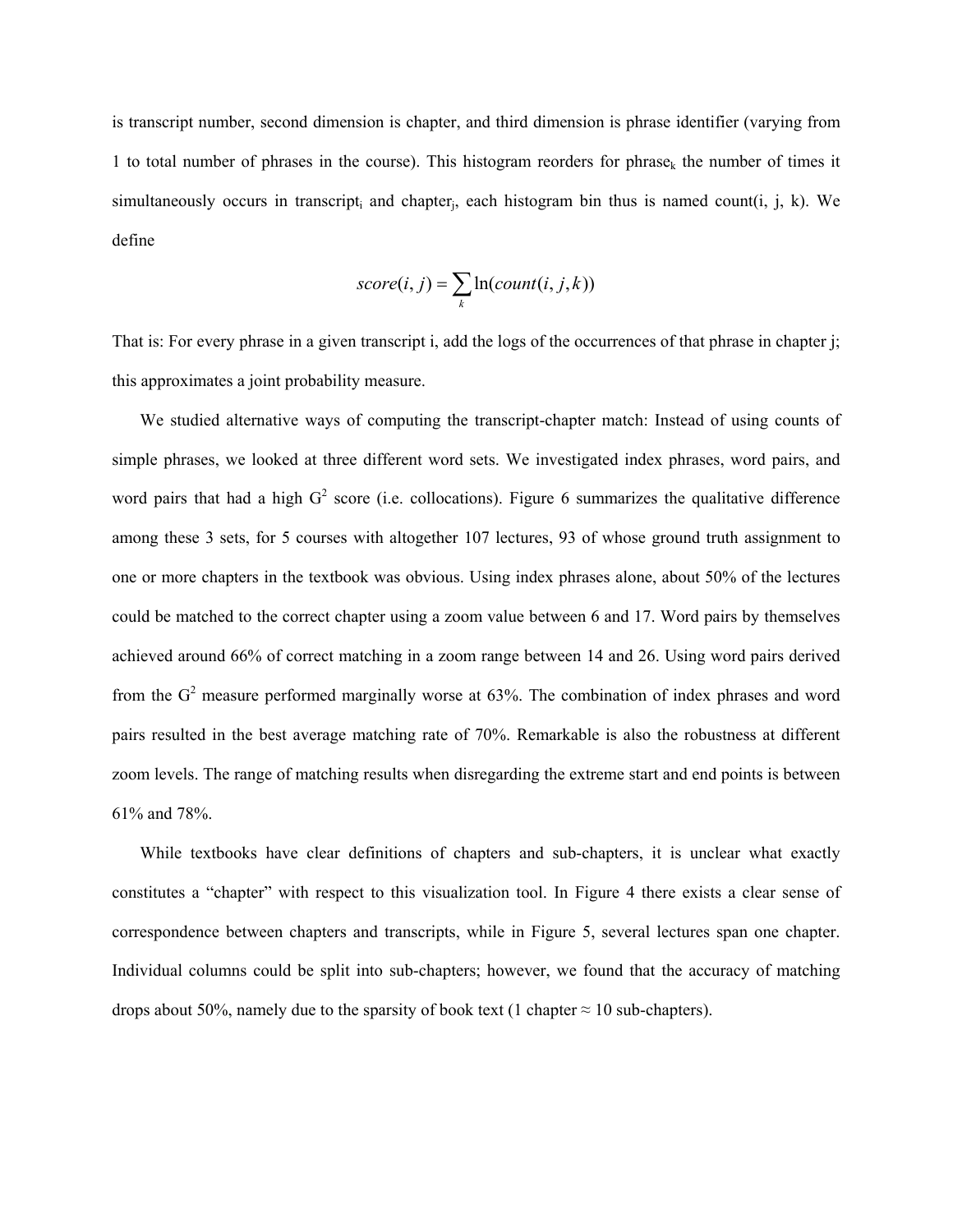

Figure 6: Chapter Transcript Matching: Word Pairs, and the combination of Index Phrases and Word Pairs, perform best in matching chapters to transcripts.

#### 4.3 Lecture Transcript Similarity

For the third visualization of lecture contents for a full course, we have created a graph that visually clusters similar lectures based on a set of selected phrases. The purpose of this tool is to allow a student to explore a course by dynamically grouping lectures that have similar contents based only on a small set of index phrases (see Figure 7). Closely related transcripts are clustered and linked in red. Weakly related transcripts are linked with a color that fades into the background, while unrelated transcripts are not linked at all.

Multidimensional Scaling is used to collapse the higher dimensional space of N lecture transcripts down to 2 dimensions. The distance matrix used for MDS is constructed by means of the Dice Distance applied to each pair (*i*,*j*) of all transcripts:

$$
dist(i, j) = \frac{b+c}{2a+b+c}
$$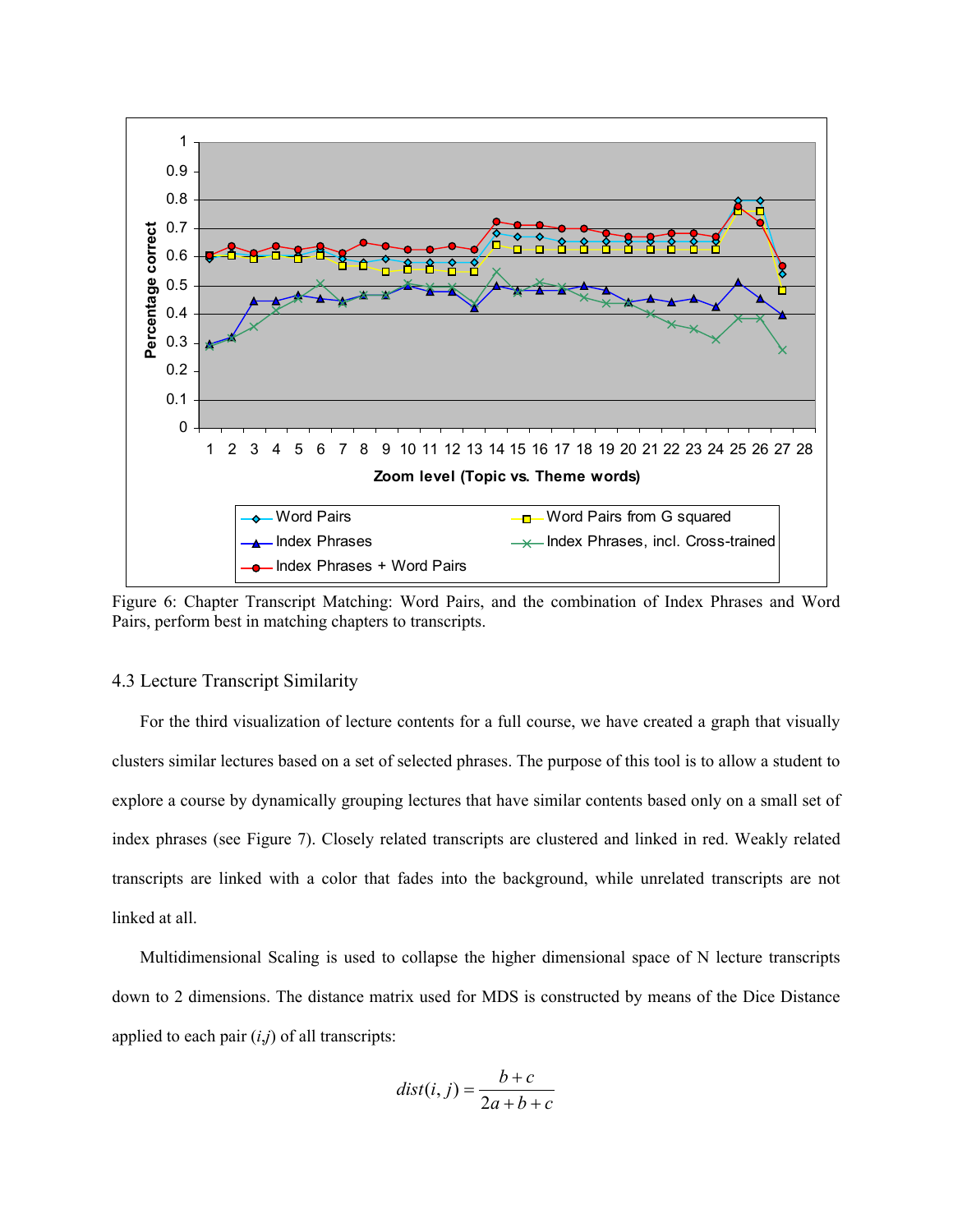

Figure 7: Multidimensional Scaling of transcript similarity based on a selection of index phrases. Lectures on video classification (baseball, documentary, drama, etc.) are clustered near the right, while lectures related to image analysis are closer to the left. In-between is a mixed lecture on both topics. The outlier close to the top is a review session for the entire course.

where a, b, and c are the co-occurrence counts of all phrases (a) in transcript i and  $\mathbf{j}$ , (b) not in transcript i but in transcript j, and (c) in transcript j but not in transcript i.

We have found that semantically meaningful contents, such as index phrases, produce distinguishable graphs. Closely related lectures appear in clusters, while largely unrelated lectures produce outlier nodes. Figure 7 shows a graph for the selection of phrases "baseball", "classification", "documentary", "drama", "home video", "musical", "newscast", "sitcom", "soccer", and "video" from a course in "Visual Databases", which covers topics on image and video analysis, retrieval, summarization, and visualization. These video classification terms appear mostly in lectures 6, 8, 9, 10, 11, and 12, which can be seen clustered on the right of the graph (Note: 9 and 10 overlap). Lectures 3, 4, and 5 cover image retrieval and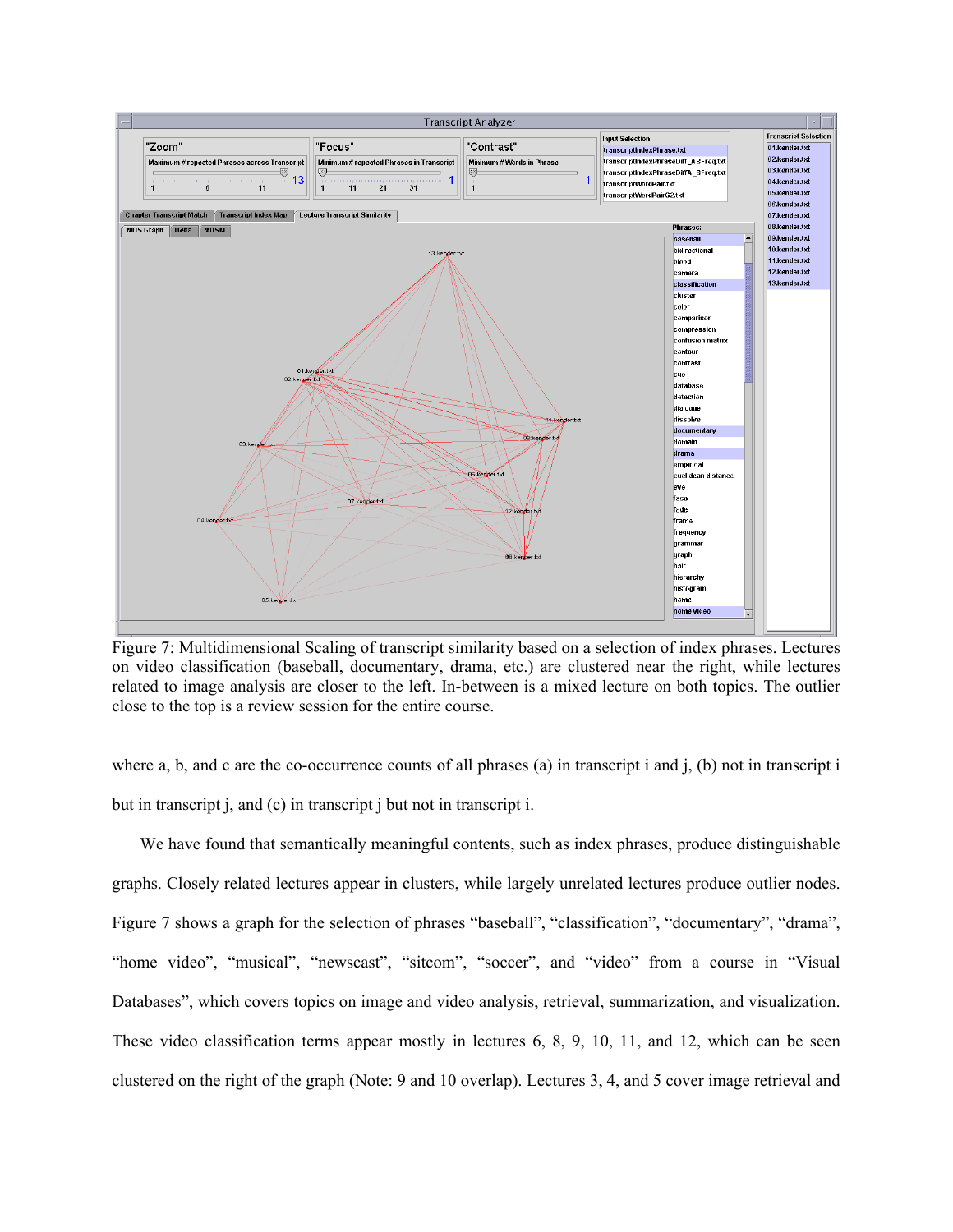face recognition and thus appear farthest away near the left of the graph. Centered between these two clusters we find lecture 7, which discusses jpeg and mpeg algorithms; this also corresponds to a "semantic average" between images and video. An outlier in this visualization is lecture 13 near the top; it serves as a review session of the entire course.

## 5 Conclusion and Future Directions

We have presented new methods for extracting meaningful textual information from low-accuracy lecture transcripts using an external corpus of index phrases. Interactive visualizations show that these methods can be a very useful addition to course lecture browsers. More importantly, our analysis of transcripts shows how the easily obtained data can be employed to provide a higher-level structure of an entire course made up of several (10 to 30) lectures, as opposed to restricting the data to individual lectures.

In the near future, we will be conducting user studies on the interfaces, after incorporating the tools into our previously developed lecture browser based on the visual structure of the videos [8], pictured in Figure 8. Additional interfaces are being explored for visualizing the textual information on a finer grained time scale. The inclusion of lecture notes, presentation slides, and other course materials may benefit the already good results of Chapter Transcript Matching. We also plan to test our methods on courses from departments unrelated to Computer Science.



Figure 8: Visual Lecture Browser which will be augmented with text-indexing tools.